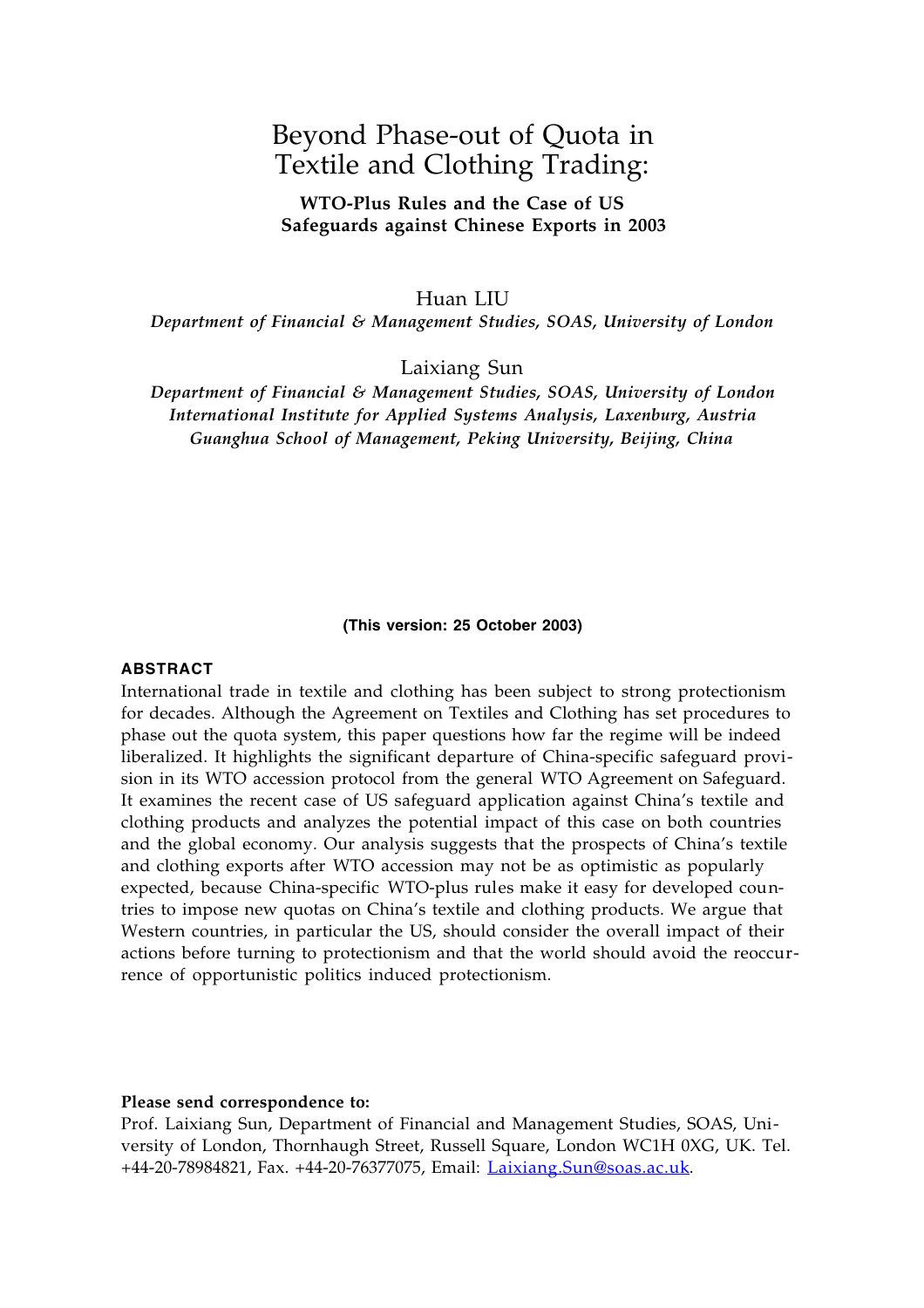*Beyond Phase-out of Quota in Textile and Clothing Trading*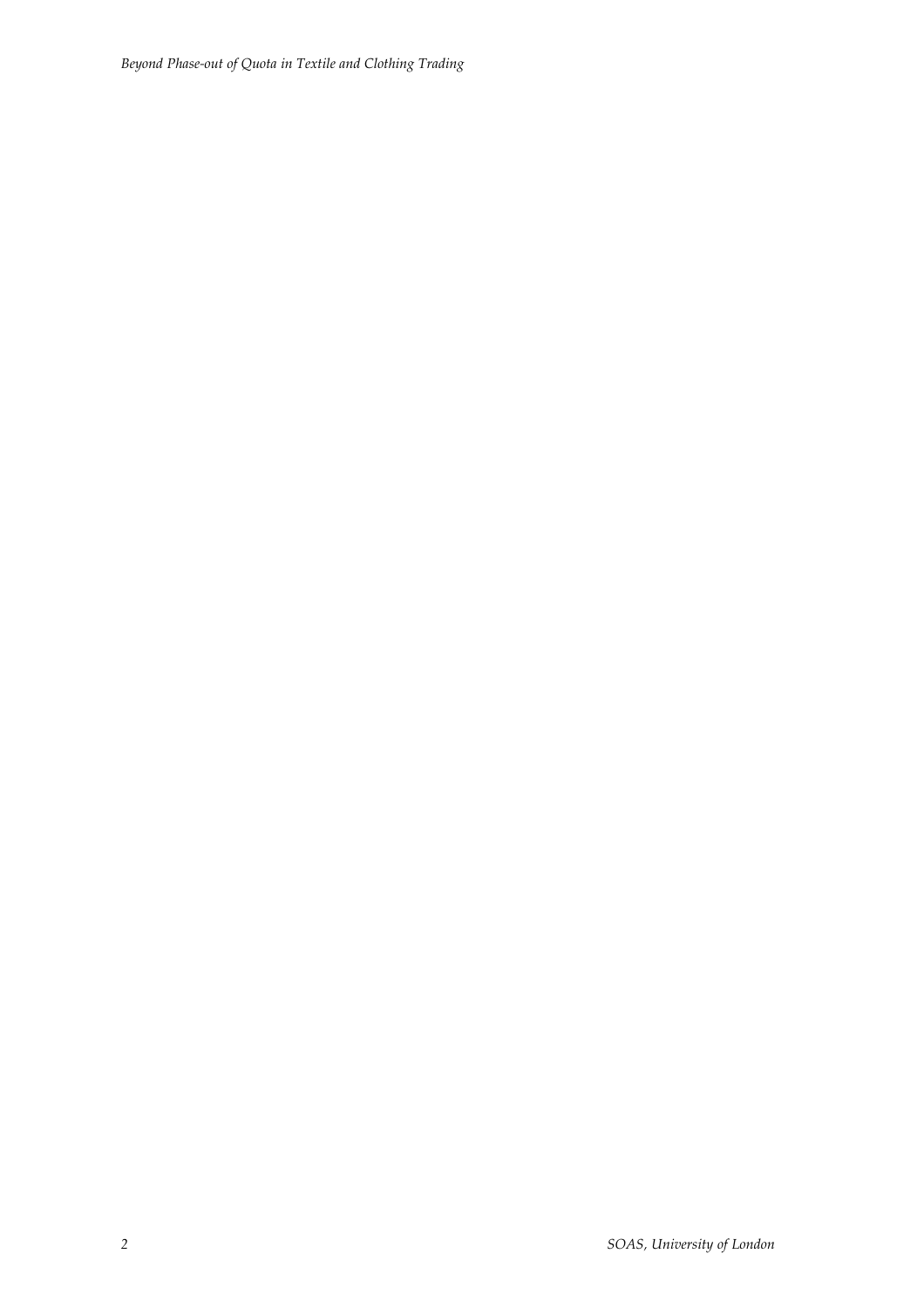#### **1. Introduction**

For decades, the world's textile and clothing market has been subject to a special trade regime under the Multifibre Arrangement (MFA), a construct that is in conflict with the core principles of the World Trade Organization (WTO), such as nondiscrimination and transparency. For about 30 years, rich countries have so protected their domestic textile industries from the cheaper imports originating in poorer nations.

Not until January 1995 did the WTO Agreement on Textiles and Clothing (ATC) come into force, which attempted to reverse decades of trade protection in these sectors. The ATC sets out the framework and procedures to phase out the MFA and eliminate the entire quota system eventually by 2005. This should have a huge positive impact on developing countries, which have been restricted on exporting their textile products for such an extended period of time. China, as the largest textile and clothing exporter of the world, would face a tremendous trade opportunity thanks to its entry to the WTO in 2001.

However, newly released safeguard measures by the US against China's textile exports, which took effect on May 21, 2003, have led to renewed worries. Can China be optimistic and hope for a better, more unrestricted future for its textile and clothing trade, or will there be ever new barriers to trade for the world's largest textile exporter, which will replace the existing ones that are being dismantled? Is the phase-out of quota the end of other countries' protection mechanisms against China's exports, or is a new set of restraints already waiting in those countries' trade departments' drawers? What would be the likely effect on China as well as the international trade regime if the US and other major developed countries implemented new safeguard actions, which may have different forms from, but as tough as, the ones existing at present? There is great possibility that China's full integration into the WTO could be effectively held up, because China's WTO accession agreement includes a unique, China-specific safeguard mechanism allowing a WTO member to restrain increasing imports from China if that disrupt its home market. This is widely regarded as a "wild card" against Chinese imports and a powerful example of possible measures that could be taken in future to erect new trade barriers against China.

This paper addresses this issue by focusing on the textile safeguard provisions specified in China's WTO accession protocol. The rest of the paper is organized as follows. Section 2 provides a historical overview on the evolution of protection regimes in textiles and clothing trade. Section 3 summarizes the popularly expected gains that China's textile and clothing industry may enjoy after the phase-out of the quota. We argue that it is these widely expected gains which may be perceived as a threat by some powerful interest groups in industrialized countries and may induce them to take protectionist actions and restrict imports from China. Section 4 compares the China-specific safeguard provisions with the general WTO Agreement on Safeguard. The comparison indicates that the China-specific WTO-plus rules are discriminatory and are very likely to be utilized by potential importing countries because the conditions for adopting safeguard measures against China are easy to be met. Section 5 analyzes the case of recent American safeguard actions against China's textile and clothing export. Both US and Chinese perspectives are examined and compared. The sequential impacts on both countries and the global economy are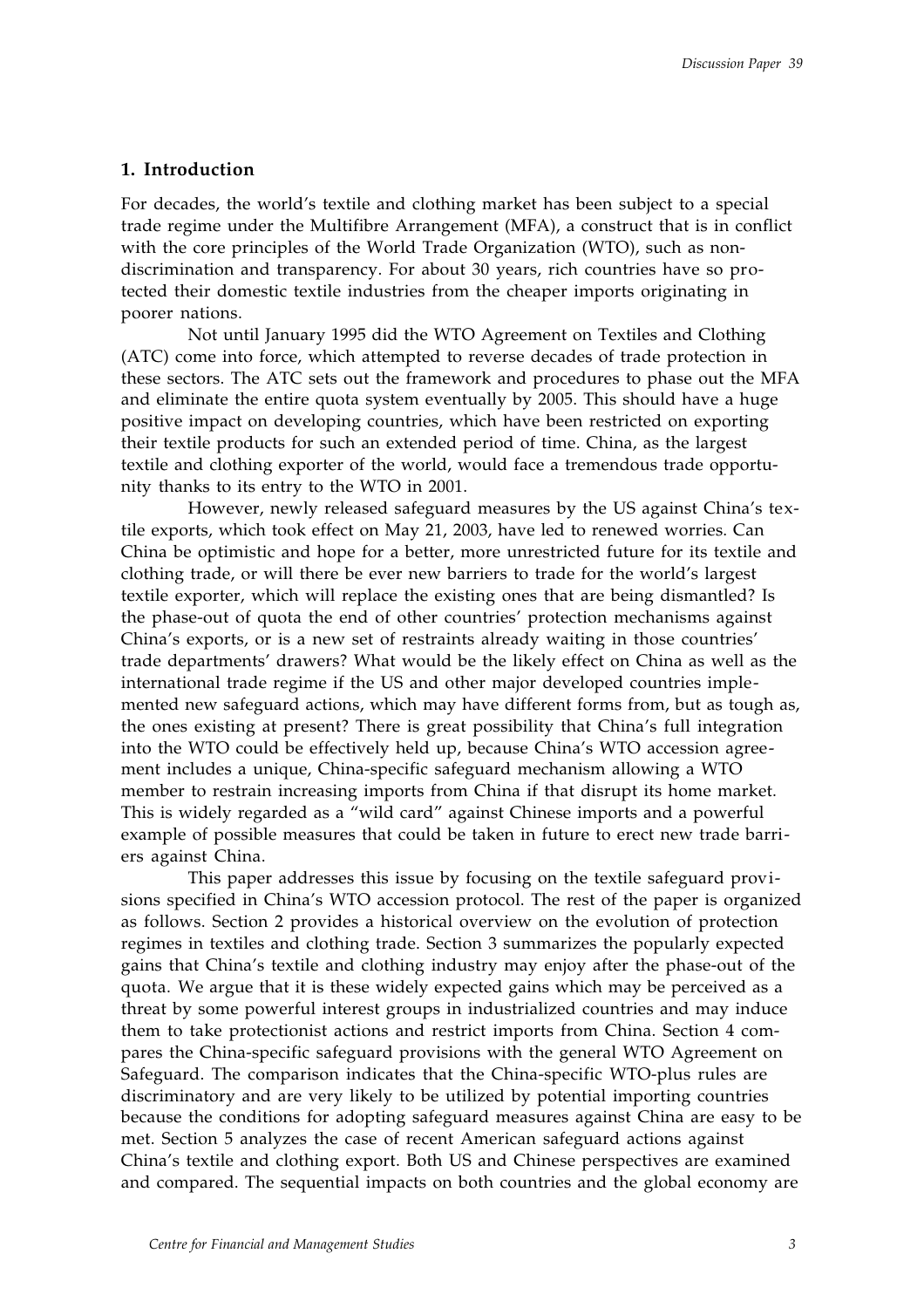assessed. This case may serve as an illustrative example of what the China- specific safeguard measures mean for China's future international trade. Finally Section 6 discusses policy suggestions and warnings and raises some concluding remarks.

# **2. Historical Evolution of Protectionism in International Textile and Clothing Trade**

## **2.1. THE ANALYTICAL PRISM**

In economics theory, the perfect market economy should allow each firm, each region and each country to produce what they are best at and to exchange their product for the goods and services of others.<sup>1</sup> People and nations benefit from expanding trade, a result from increased economies of scale, a greater division of labor, and more efficient allocations of investment. Thanks to trade, both labor and capital can easily find the sectors and regions where they add most incremental value. Under the current global trading system, many jobs in clothing and other industries are moving from developed countries to developing ones, where wages are lower and land is cheap. In exchange, developed counties receive cheap consumer goods and also get access to expanding markets for their higher value-added goods and services. Theory suggests that free trade is largely a process where both sides gain. In practice, however, trade has always been a messy affair, in which political considerations – both domestic and international ones – often have influence over policies and economics. Typically countries try to support failing domestic industries, instead of focusing on their areas of greatest strength, where the competitive advantages lie.

Economists often feel puzzled in explaining protectionism. If in theory free trade improves economic efficiency, why is it that in the real world free trade is the exception rather than the norm? Why do those countries that helped to build up the global trade systems aiming to promote free trade among nations and where often are home to the most eminent economists seem to ignore too often the benefits of free trade? The answer lies deeper. It lies in the heterogeneous interest structure across groups within the national border. In other words, if we assume that most individuals and groups are most interested in their own costs and benefits considerations rather than in those for their country or the world, it becomes consistent and logical why people often favor, on a nationwide scale, inefficient trade protection for their respective industries (Rothbard, 1986).

Taking the textile and clothing industries as an example, it is often stated by their representative lobby groups that those industries face disasters due to cheap import and no-one should accept that one of their major industries be extinguished because "no country can derive its entire economic strength from the technologically advanced industries alone". A further argument is that failure to take account of the interests of the textile and clothing sectors will inevitably cause "a large portion of the textile community's labor force into permanent unemployment" (Keesing and Wolf, 1980). Moreover, low wages in developing countries are often seen by the protectionist camp as an "unfair" basis for competition. One common argument is that "it is unfair for an American firm to compete with," say, "a Taiwanese firm

 $\frac{1}{1}$  One of the prime examples for trade based on absolute cost advantages is Adam Smith's description of trade between England and Portugal, where English cloth was traded against Portuguese wine. Later theories include early 19<sup>th</sup> century scholar Ricardo, who introduced comparative cost advantage considerations as reasons for trade.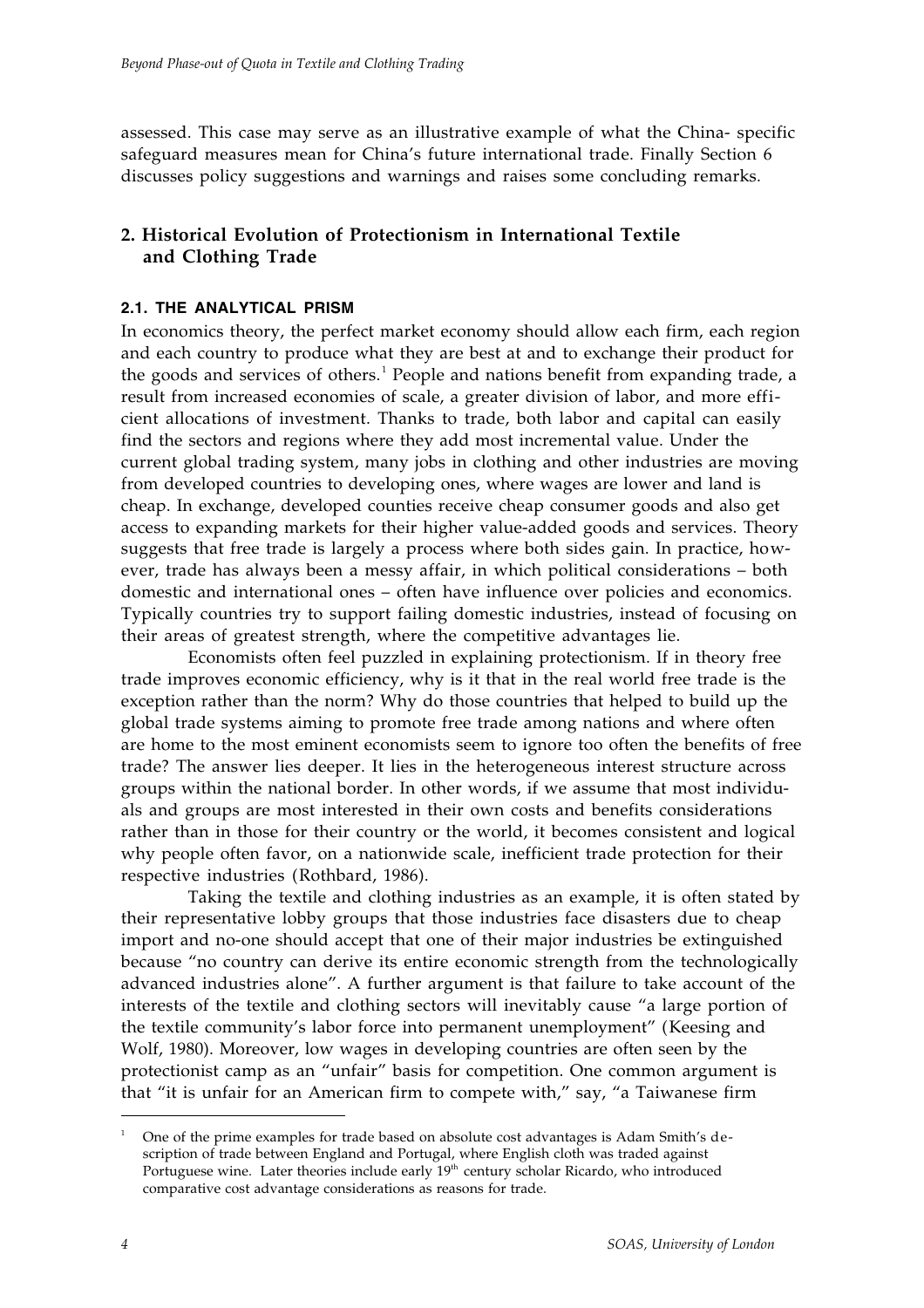which needs to pay only one-half the wages of the American competitor." Therefore, the government should step in and "equalize" the wage rates by imposing an equivalent tariff upon the Taiwanese (Rothbard, 1986).

On top of the arguments raised above, national security consideration often comes. The trade of certain commodities may be economically beneficial but harmful to the country's national security at one point. In this connection, trade of weapons tends to be strictly regulated. This consideration also applies to high-tech goods such as super computers or telecommunication equipment because those could be used to build high-tech weapons or for espionage purposes. To the extreme if a specific country is considered by another country as a strategic challenger to its own position, trade of a wide range of goods or services could be seen as harmful to national security – helping to build up the rival's future adversary.

#### **2.2. FROM LTA TO MFA**

Trade protection in the textile and clothing sectors has a long history (Raffaelli and Jenkins, 1995). Quantitative restrictions on textiles and clothing trade started as early as in the 1930s, when the US negotiated a voluntary export restraint (VER) on Japanese textile exports. In response to protectionist pressures in the US in the late 1950s, Japan, Hong Kong, India, and Pakistan agreed to "voluntary" export restraints for cotton textile products. At a GATT meeting in 1959, the US brought up the problem of "market disruption due to sudden large increases of imports from low-wage countries". This concept of "market disruption" quickly became the key rationale behind future safeguard measures. In 1961, the newly-elected President John F. Kennedy announced a new program of assistance to the textile industry in the US, which resulted in a Short Term Arrangement (STA) in cotton textiles, allowing temporary restrictions in face of market disruption for one year, pending negotiation of a longer-term arrangement. The Long Term Arrangement Regarding International Trade in Cotton Textiles (LTA) was then reached in 1962. It imposed a five per cent annual growth cap on imports of cotton textile products for a five-year period, and doing so violated various GATT principles (Keesing and Wolf, 1980).

The LTA has effectively protected the cotton industry in developed countries. However, the LTA only covers cotton products or products containing over 50 percent cotton. Facing the fast-growing imports of textile products not covered by the LTA, mainly man-made fiber textiles and clothing from Japan, Taiwan, South Korea and Hong Kong, the US reacted quickly by requiring these countries to negotiate separate bilateral quota agreement that set limits to their exports of products made from man-made fibers and wool. At US insistence and with US leadership, as in the case of the LTA, the Multi-fiber Arrangement (MFA) went into effect on 1 January 1974. It provided a framework of VERs that regulated textiles and clothing exports from most developing economies entering almost all major industrial markets. Restricted textiles and clothing imports were limited to an annual growth rate of six per cent. The MFA had been re-negotiated and sustained for more than two decades and covered more than 50 percent of world exports of textiles and clothing. Consequently, the world trade in textile and clothing of cotton, wool and synthetic fibers had been subject to this special regime until 1995 when the ATC came into effect. The various versions of the MFA had been in conflict with the basic principles of the GATT and later on the WTO.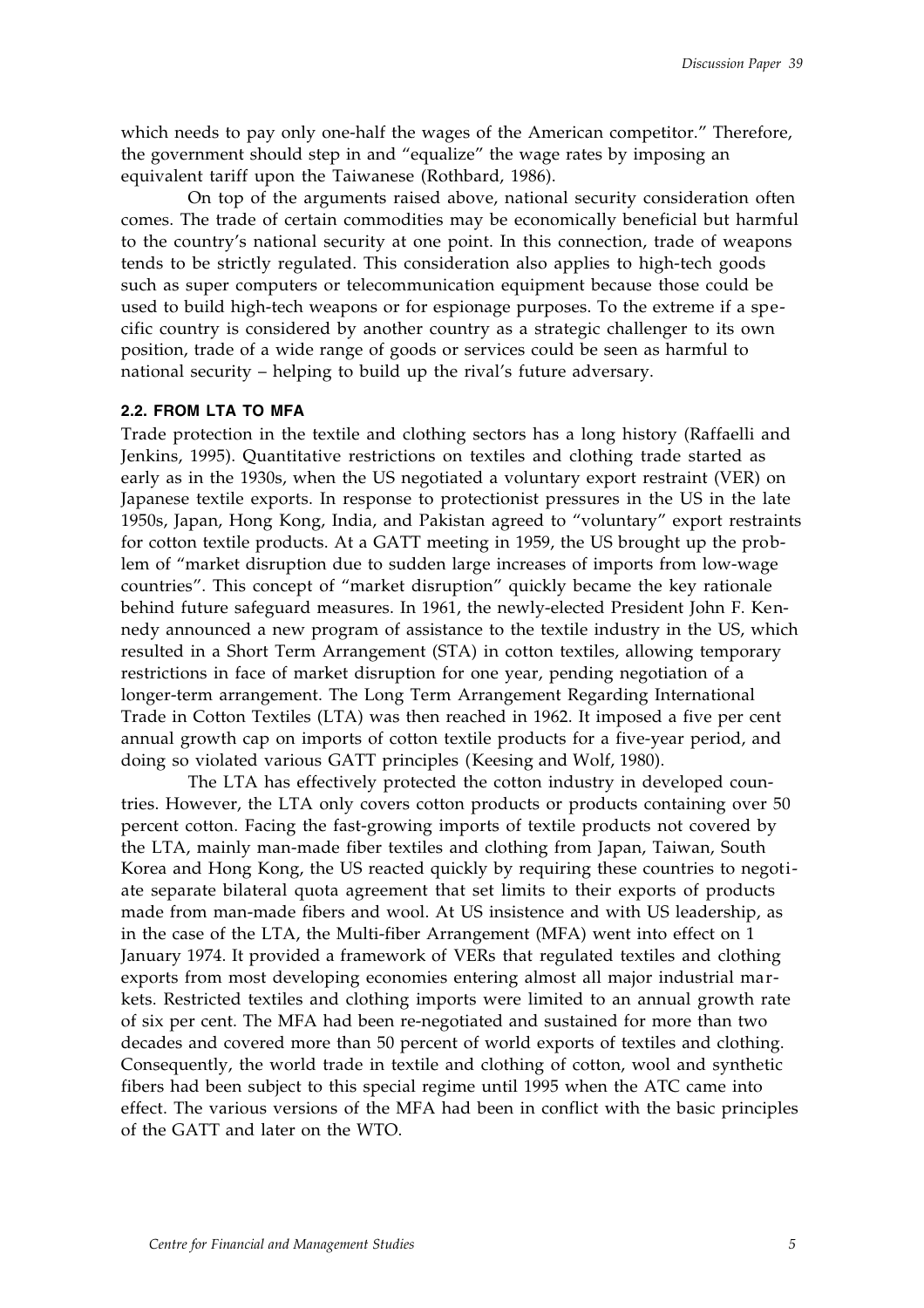# **2.3. THE AGREEMENT ON TEXTILES AND CLOTHING**

The Agreement on Textiles and Clothing (ATC) is one of the most significant outcomes of the Uruguay Round trade talks, finally addressing developing countries' concerns, as the ATC was designed to facilitate "the integration of the textiles and clothing sector into GATT 1994" (Reinert, 2000). As shown in Table 1, under the ATC, bilateral quotas under the MFA will be enlarged in three stages and fully integrated by January 2005. In the first stage, the growth rates of quota volumes will increase by 16 percent. In the second stage, the growth rates will be further increased by 25 percent. In the last stage, the growth rates will be raised by 27 percent.

| <b>Stage</b>         | Integration share (based on<br>1990 import volume) <sup>a</sup> | Expansion of growth rate for<br>remaining quotas |
|----------------------|-----------------------------------------------------------------|--------------------------------------------------|
| Stage 1: 1 Jan, 1995 | 16 (total: 16)                                                  | 16 (e.g. from 3% to 3.48%)                       |
| Stage 2: 1 Jan, 1998 | 17 (total 33)                                                   | 25 (e.g. from 3.48% to 4.35%)                    |
| Stage 3: 1 Jan, 2002 | 18 (total 55)                                                   | 27 (e.g. from 4.35% to 5.52%)                    |
| Stage 4: 1 Jan, 2005 | 45 (total 100)                                                  | Full integration                                 |

**TABLE 1: THE TEN-YEAR SCHEDULE FOR INTEGRATING TEXTILE TRADE INTO GATT RULES, IN PERCENTAGE**

Note:<sup>a</sup> Importing countries are free to choose the products that they integrate at each stage, as long as products are included from the four groupings of tops and yarn, fabrics, made-up textile products, and clothing.

**Source**: WTO [http://www.wto.org].

Compared to the MFA, the ATC did promise to deliver a significant amount of liberalization during the 1995 to 2004 transition period. However, some trade policy analysts also expressed their doubts about the truly liberalizing nature of the ATC commitment. As questioned by Reinert (2000), a number of points are worth noting here. First, integration is in terms of volume, not value, and Stage 1 and 2 integrations were concentrated in low-value-added products (Textile Monitoring Body, 1997). Second, integrated items must fall in either one of the following four categories: top and yarns, fabrics, made-up textile products, and clothing. Nevertheless, Stage 1 and 2 integration was skewed away from clothing. Taking Stage 1 and 2 together, the share of clothing in the integrated items was only 12, 11, 8 and 7 per cent, respectively, for the United States, Norway, Canada and the European Community (Textiles Monitoring Body, 1997). Third, importing countries expanded the Annex during negotiations to include many items never originally subject to the MFA.<sup>2</sup> Consequently, Stage 1 integration contained actually only one item, work gloves exported to Canada, previously subject to quantitative restrictions (Textiles Monitoring Body, 1997). Stage 2 included more restricted items but still reflected the expanded Annex. Lastly, it is notable that nearly one half of the liberalization is scheduled to occur on January 1, 2005. Because the ATC empowers the protected countries to determine which items are to be liberalized in which stages, it is very likely that the most politically sensitive items will be included in the last stage. As pointed out by Baughman *et al*. (1997), "at the present time, it is unclear whether the

 $\frac{1}{2}$  As stated by Bagchi (1994), "the purpose of this fiction was apparently to inflate the volume of total imports in such a manner that the restricting countries could fulfill their obligations for integration without removing the existing MFA restriction."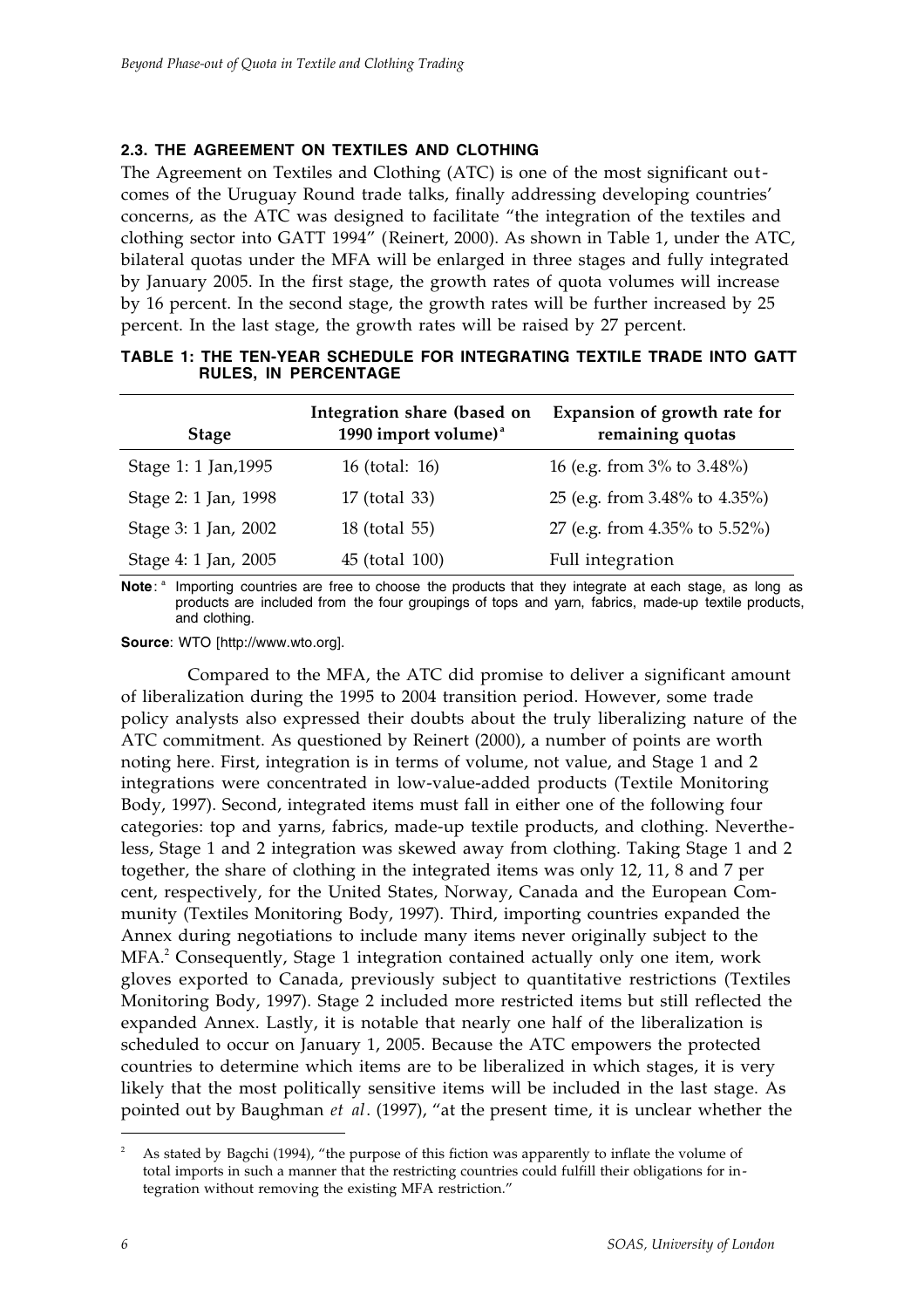ATC will succeed. Major importers have been able to defer the most difficult liberalization (for clothing). In the case of the US, clothing has been put off to the very end of the ten-year transition period."

Another notable issue in the ATC is safeguard provisions. Some authors (e.g., Spinanger, 1995; Baughman et al., 1997) have published pessimistic opinions about the ATC, concluding that importing countries might renege on their commitments altogether, as safeguard measures make it possible for those countries to take actions against import if and when they want. For example, the 1997 bilateral textile agreement between China and the United States also includes a safeguard provision, which is founded on the ATC. The agreement under which China gained membership of the WTO included a special textile provision that can be used by other members until the end of 2008 against all products subject to the ATC. The WTO agreement also included a China-specific safeguard, effective until 2013, allowing other members to take action against any import from China that causes market disruption. This special textile provision in particular is tailored towards China as an major exporter and is strongly discriminatory in nature. Section 4 will further examine this issue.

# **3. Popular Expectations on China's Gains in the Textile and Clothing Sector after the Phase-out of the Quota**

There has been a large body of literature analyzing the impacts of China's WTO entry on its domestic economic sectors (e.g., among others, Development Research Center of the State Council, 2000; Yu and Zheng, 2000; Ianchovichina and Martin, 2001). It is widely accepted that China's agriculture and certain capital-intensive industries will face tremendous international competition, which will result in rising unemployment in these sectors. On the other hand, one area, in which China has a real opportunity to expand output and exports, and thus employment, is labor intensive manufacturing. Textiles and particularly apparel are two industries that have the greatest potential to generate jobs and thus not only crucially offset job losses elsewhere in the economy, but also support China's future ability to generate foreign exchange earnings through exports.

As well summarized in Lardy (2002), even before becoming a WTO member, China's exports of textiles and apparel were growing rapidly. Despite the fact that it had been under strict quota restrictions imposed by many important foreign markets, Chinese textile exports rose five-fold from US\$ 2.5 billion in 1980 to US\$13 billion in 1998. Apparel exports soared from a mere US\$ 1.5 billion in 1980 to US\$ 27 billion in 1998. Between 1980 and 1998 China's world market share of apparel more than doubled and reached 15 percent in 1998. At its accession to the WTO, China already was the world's largest producer and exporter of textile and apparel products, with US\$ 16 billion (10 percent) and \$36 billion (18 percent) in world exports of textiles and clothing, respectively, in 2000 (*International Trade Statistics*, 2001).

This growth, however, could have been even more rapid if there had been no quota restriction imposed by the US and other industrial countries. A comparison of the growth of exports of textiles and apparel with other labor-intensive products, such as footwear, makes the ATC's restrictive role apparent. From \$173 million in 1980, footwear exports grew almost fifty-fold to \$8.4 billion in 1998. It is because footwear exports were restricted by only very few importing countries. Under the 1997 bilateral US–China agreement on textiles, the US imposed quotas on 101 sepa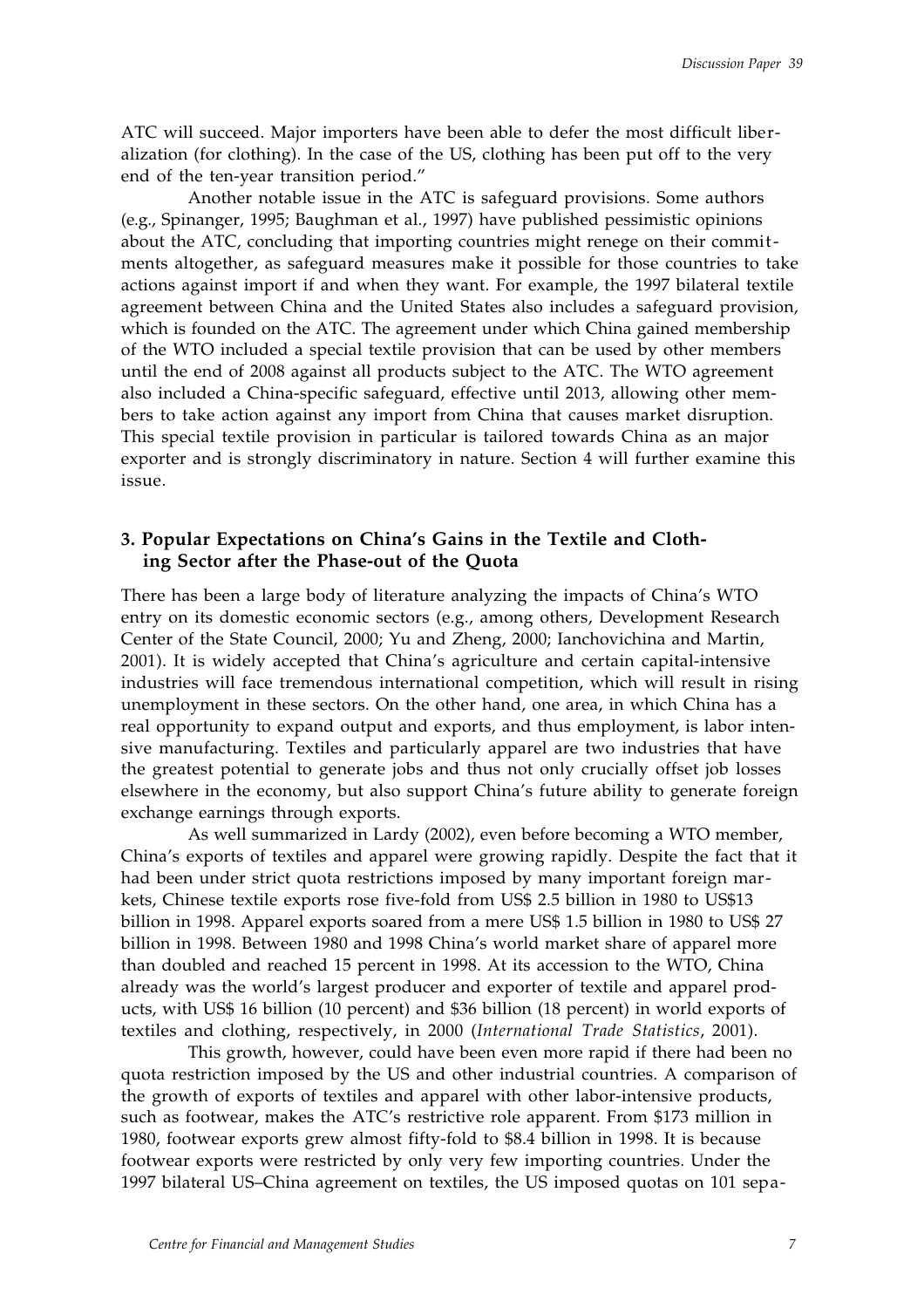rate product categories. These quotas made the import prices of Chinese textiles and apparel in the US market 11 and 37 percent higher than those in a quota-free environment (U.S. International Trade Commission, 1999). This bilateral agreement also limited the growth of quotas for those products that the US considered most important to only 1 percent per year. China filled most of these quotas by 95 to 100 percent, clearly indicating that the quota successfully restricted the growth of textiles and apparel exports to the US (Lardy, 2002).

From the date of China's WTO accession onward, the China–US bilateral textile agreement ceased to operate and the China–US textile trade will now be governed by the ATC. According to Table 1 above, the quotas on China's textile and clothing exports have increased by 25 percent by 2001, and by a further 27% starting from 2002. At this rate, China should be able to increase its textile exports by roughly US\$ 50 million a year. Under the ATC, the US had also pledged to remove quotas on China's exports of certain types of textile products, such as baby clothing, knitted fabrics, gloves, trousers, coats, jackets and skirts by 2002.

A scenario analysis conducted by the Development Research Center of China's State Council (2000) suggests that China's world market share of textile and clothing products will rise by about 1 percentage point while quotas are being phased out; then jump by about 4 percentage points in 2005; finally, it will rise gradually over the rest of the decade. For clothing alone, China is expected to gain additional 10 percentage points of the world export market by 2010. According to other analysts, this estimation is even undervalued. For example, the US International Trade Commission (1999) estimates that China's share of the world apparel market will jump by about 6 percentage points in 2005. Ianchovichina et al (2001) suggest that the same share may be able to jump one-quarter and reach 45 percent of world exports by 2005-06. Foreign firms will play an important role in the development, as a significant share of apparel exports are produced under processing contracts with foreign firms, and these firms are gearing up to shift additional production to China in anticipation of the phase-out of all quotas in 2004. Hong Kong firms, which supplied 5.4 percent of the apparel world market at the end of the 1990s, $3$ are also motivated to shift their production to China because of their geographic proximity and comparatively high local production costs.

In contrast to apparel exports, China's share of world textile exports is not likely to increase significantly because the latter is not as labor-intensive as apparel production. Moreover, China may even become a large net importer of textile raw materials, due to the great demand resulting from producing apparel. It is predicted that by 2010 China will be a net importer of one-sixth of all textile products sold on world markets, in order to be able to supply more than two-fifths of the world market in apparel (Ianchovichina et al., 2000). The Development Research Center (2000) suggests that employment in the apparel and textile industries could be 28 percent and 8 percent higher, respectively, by 2010, as a result of China's entry into the WTO, implying a creation of 5.4 million new jobs.

All above predictions were supported by the development in 2002, the first year following China's entry into the WTO. Despite a sluggish global economy, the export value of textiles and clothing in the first half of this year amounted to US\$ 27 billion, 7% up on an annual comparable base ("Chamber Highlights", *Textile Trade*

<sup>&</sup>lt;sup>-</sup><br>3 This number is for exports of apparel produced in Hong Kong. It excludes Chinese apparel reexported from Hong Kong (International Trade Statistics, 1999, pp.122, 132).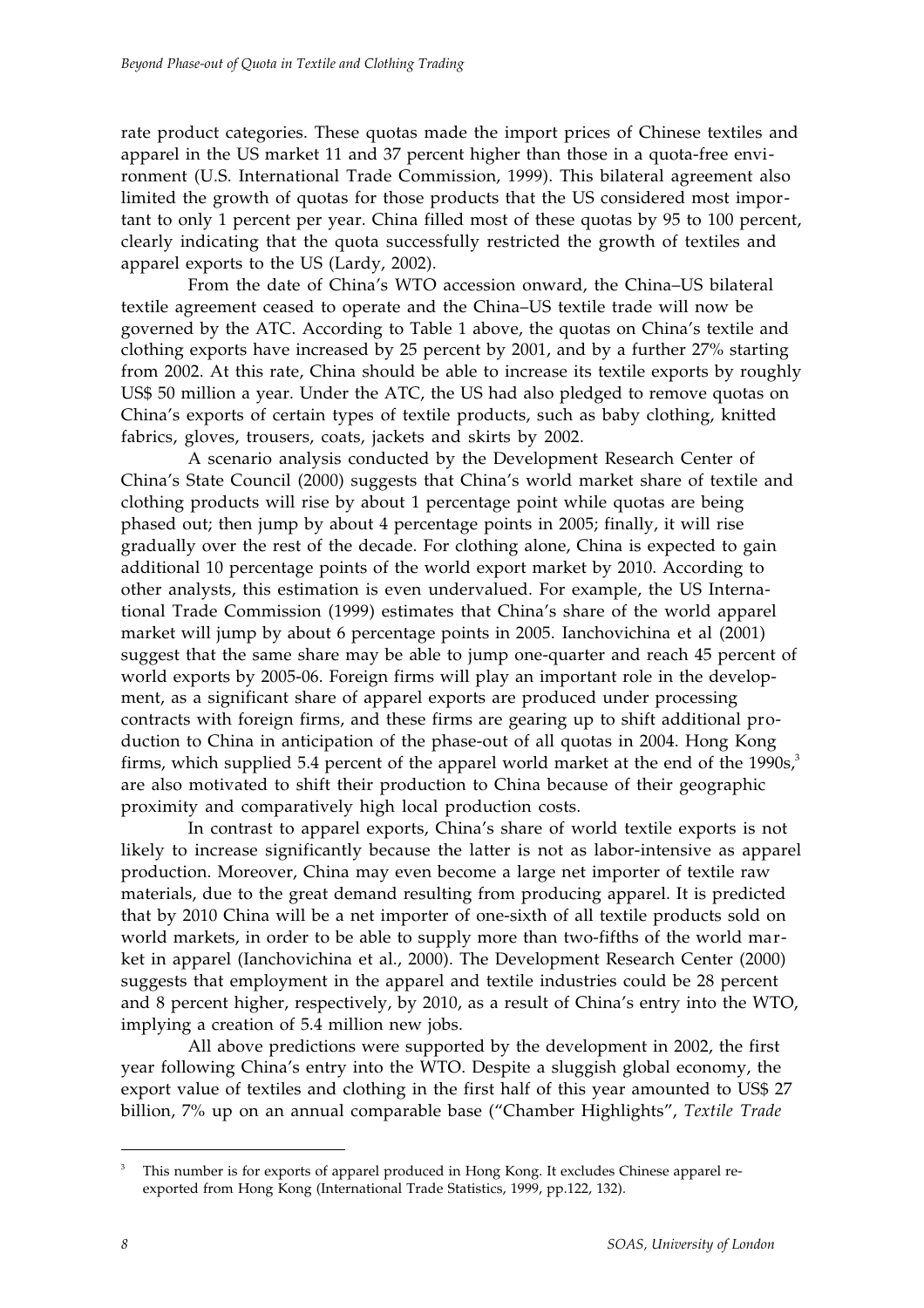*Express*, no. 11, 2003, p.3). Besides the prediction on export growth, it is also widely expected that integration into the WTO will help China's textile industry to upgrade its technology, management, and trading systems.

Nevertheless, there is no projection that pays attention to the possible emergence of new protection quotas or other measures that can be adopted by other WTO members under the China-specific textile safeguard and other WTO-plus rules. In the case where other WTO members make extensive use of the already-mentioned China-specific textile safeguard and other provisions to protect their respective domestic industries, the existing prediction of large increases in output, export, and employment in China's textile and apparel industries will unlikely become materialized. The following two sections will highlight the seriousness of this issue.

# **4. The Departure of China-specific Safeguard from the WTO Safeguard Standards**

In WTO principles, safeguard measures refer to *emergency* import restrictions applied under the WTO Agreement on Safeguards and GATT Article XIX. They are supposed to be applied to prevent or remedy *serious* injury to domestic industries caused by rapid increases in imports. WTO Agreement on Safeguards Article 2 lays out strict conditions for the application of safeguard measures. It is because safeguard measures interfere with legitimate trade through unilateral restrictions on imports and their abuse can lead to a destabilization of the world trading system. In other words, unlike anti-dumping actions and countervailing duties, safeguard measures are applicable regardless of the existence of any unfair trade practices on the part of exporters. Therefore safeguards should be regarded as a measure of last resort and the conditions that must be fulfilled before a country can impose import quotas are usually rather rigorous (Lee, 2002). However, the safeguard provisions that China was pressed to accept in WTO accession negotiations are more onerous and discriminatory for China than those accepted by any other member of the WTO. Following these provisions it will be fairly easy, by the usual safeguard standards, for the US or other importing countries to invoke particular protection measures. To show how significant the departure is, in this section we compare the China-specific transitional safeguard measures and the special textile safeguard with the general WTO Agreement on Safeguards.

## **4.1. WTO AGREEMENT ON SAFEGUARDS**

The major features of safeguards under the WTO Agreement can be summarized as follows (Lardy, 2002; Lee, 2002; Qin, 2003). First, under the WTO Agreement on Safeguards, a causal link must be demonstrated between the increased import quantities and the "serious damage, or actual threat thereof", if a country wants to impose the restriction. More rigorously, the coincidence of increased imports and declining sales, employment, and profits of domestic producers is not a sufficient link. Even showing a causal link alone is not sufficient for adopting safeguard measures; it must also be demonstrated that the increased level of imports is at least as devastating to the domestic industry as any other cause.

Second, except under special circumstances, safeguards must be applied on a most-favored-nation basis, i.e. proportionately on all suppliers. Thus, a restriction imposed under the WTO general safeguard provision cannot be imposed solely on goods originating in one specific country.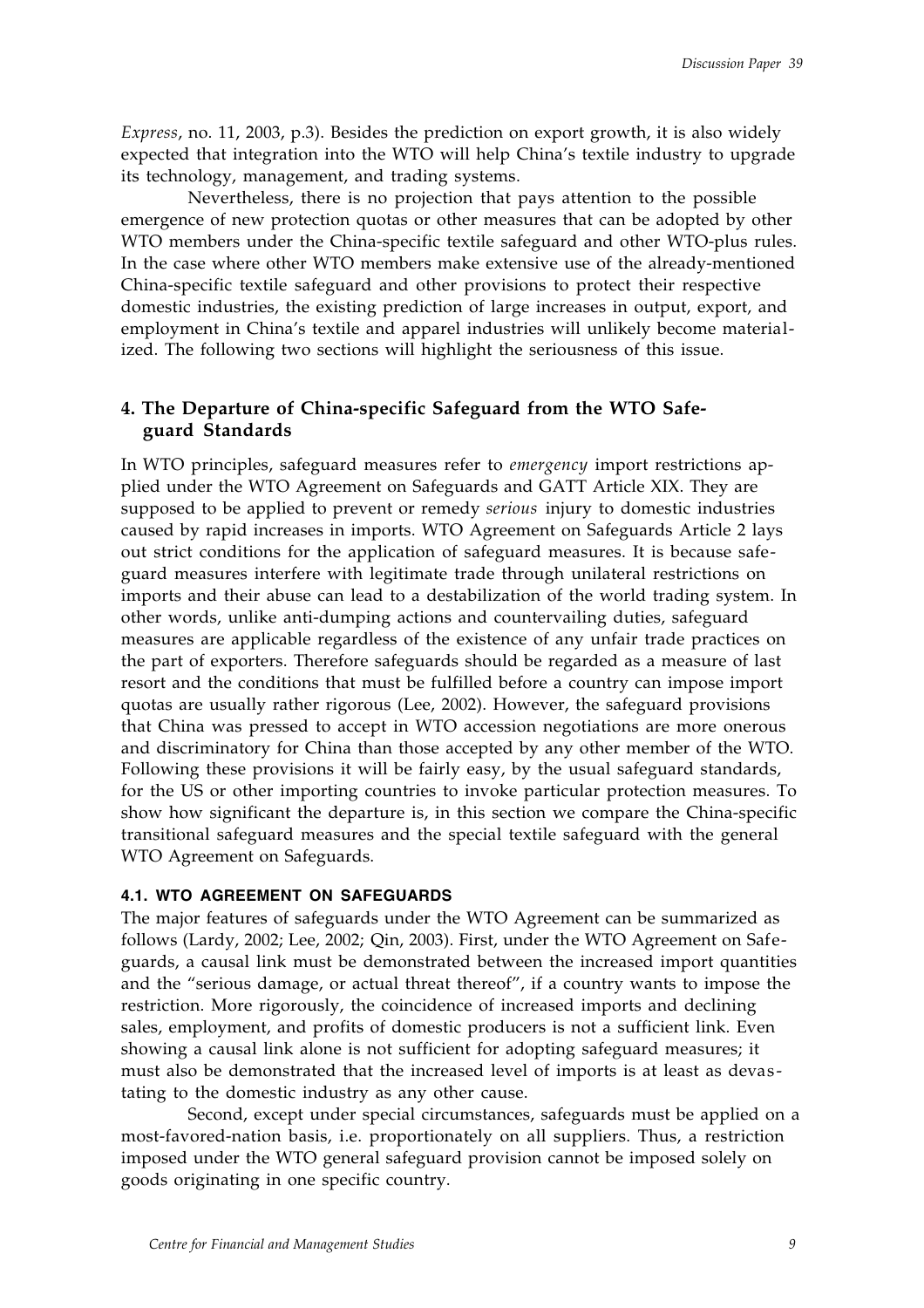Third, the WTO Agreement requires transparency. A safeguard measure normally cannot be taken until after the relevant governmental authority has conducted an investigation to determine whether serious injury or the threat of serious injury to the domestic industry exists. Reasonable public notice must be given to all interested parties, including importers and exporters, who should have an opportunity to present their views. The findings and conclusions of the investigation must be made public.

Fourth, if the safeguards action is taken in the form of using quota to control imports, the quota cannot be set so low that it would reduce total imports of a good below the average level over the prior three years. The quota quantity must also be increased each year once it is imposed. If a safeguard has been used for more than four years, these conditions are even more stringent than before and under no circumstances can a safeguard measure be imposed for more than eight years.

Finally, under certain conditions, the exporting country has a right to retaliate. The country imposing a safeguard may offer exporting countries compensation for the restriction of their exports. If no compensation is offered, the importing country may withdraw substantially equivalent concession to the country invoking safeguard measures. But if imports have indeed increased absolutely, the exporting countries may withdraw substantially equivalent trade concession only if the restrictions remain in effect for more than three years. If imports have only increased relative to domestic production, i.e. have not increased by an absolute amount, the exporting countries may withdraw substantially equivalent concessions immediately.

# **4.2. THE CHINA-SPECIFIC SAFEGUARD CONDITIONS**

In contrast to the above mentioned general safeguard rules, the transitional productspecific safeguard clause and the rules governing the China-specific textile safeguard in China's protocol of accession to the WTO are much less stringent (WTO, 2001a, Section 16; WTO, 2001b), and thus are much easier to satisfy and impose against Chinese exports. The major reasons are as follows.

First, the injury standard in the transitional product specific safeguard is lower, which can be met by only the mere existence or the threat of market disruption, rather than actual serious injury. Market disruption in the US trade law is defined to exist whenever imports are increasing rapidly, either absolutely or relatively so as to "be a significant cause of material injury, or threat of material injury to the domestic industry." Thus, the US (and similarly other WTO members) can act based on the lowest showing of injury. As US Trade Representative Charlene Barshefsky confirmed in the Hearings before the Senate Committee on Finance (Feb. 23, 2000, see, www.finance.senate.gov/W2-23-0), the transitional product-specific safeguard "permit us to act based on the lowest showing of injury".

Second, WTO members may impose restrictions solely against goods originating in China, even when imports of the same product from other countries have increased. This is a major exception to the principle of non-discrimination that is at the core of WTO rules of conduct.

Third, the transparency requirements of transitional product-specific safeguards are less demanding. Instead of an investigation conducted by the government, the importing country government can directly request for consultations with the Chinese government. If the Chinese government agrees that its exports have caused or threatened to cause market disruption, it may voluntarily restrain exports. This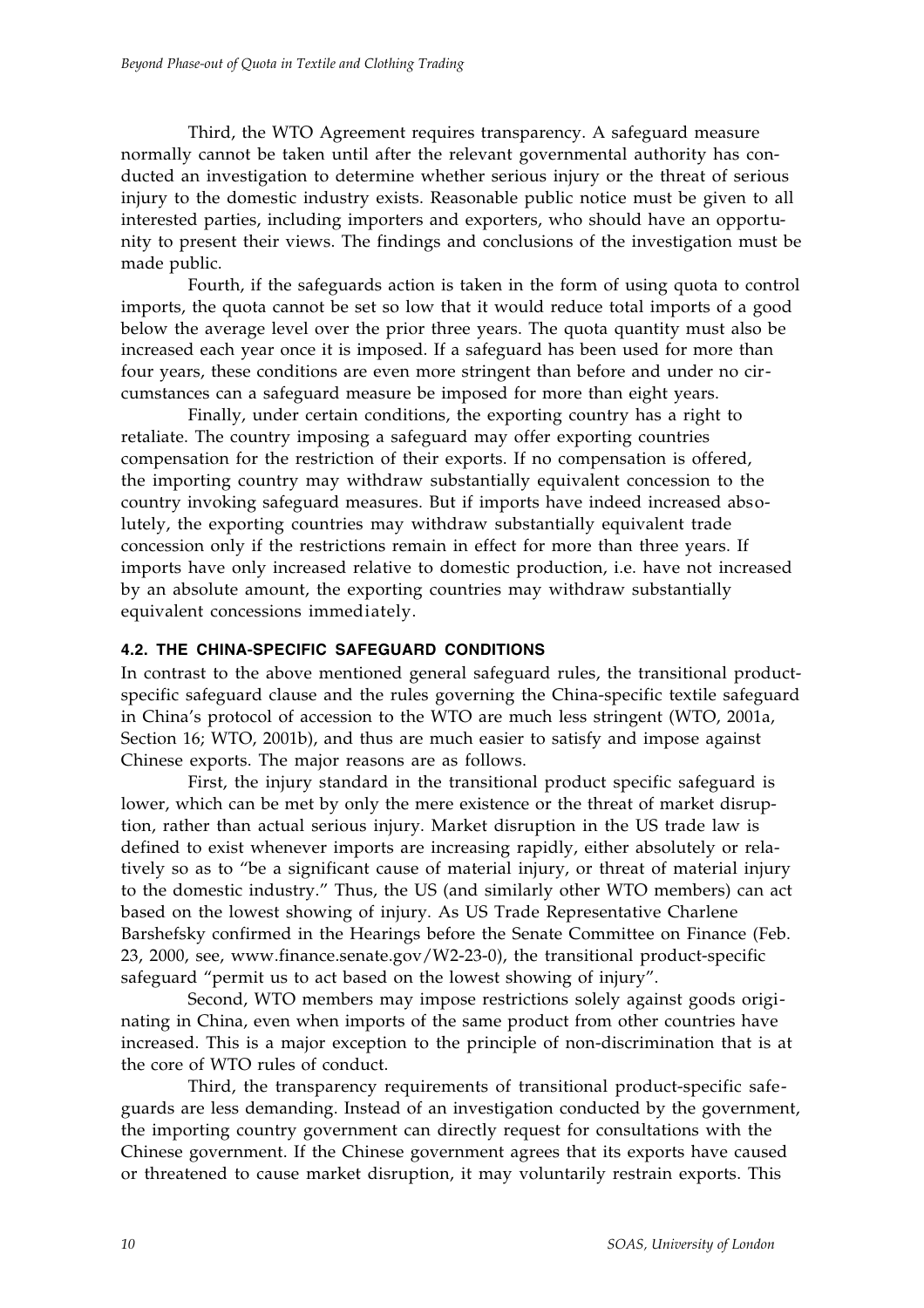action is again contrary to the Safeguards Agreement, which prohibits voluntary restraint agreements. If the Chinese government does not agree to take such action to prevent or remedy the market disruption, other members must provide reasonable notice and allow interested parties to rebut their views. Sixty days after the initial request for consultations the country may unilaterally impose restriction on imports from China. This is to say that either China should restrain its exports voluntarily or the importing country can impose quota or increase tariffs unilaterally.

Fourth, China's ability to retaliate is more restricted. If the safeguard action is based on a relative increase in imports, China will have to wait for two years until it can withdraw equivalent concessions. While the WTO Agreement on Safeguards allows for a maximum of eight years for safeguard measures, the transitional product-specific safeguard may be applied to imports from China as long as necessary, i.e. has no specific time limit at all. Once a restrictive quota has been imposed against Chinese imports, there is also no requirement to increase the quota quantity over time. As China has agreed to allow WTO members to apply the terms of transitional product-specific safeguard for a period of twelve years from the time of its accession, this means once a restriction is imposed, it could exist until 2013.

Finally, the transitional product-specific safeguard contains an unusual special provision: market disruption as a result of trade diversion. The argument for this special provision is that after one country imposes safeguards on China, diversion could arise if Chinese firms redirected their exports of that product to other markets where no safeguard is in effect. In this case, other members may request consultation with China if they anticipated an increase of imports from China in their countries due to the safeguard measures in other markets. If China cannot make decisions within thirty days to restrict its exports, those countries may impose restrictions unilaterally sixty days after the initial request for consultation. There is no requirement for any investigation to determine whether the trade diversion has indeed caused market disruption in other countries. Thus it is very likely that safeguard actions against China start in one country and quickly cascade to all other significant markets.

Besides this transitional product-specific safeguard, China also agreed to accept another rather discriminatory measure, the so-called "special textile safeguard". The latter, which can be utilized until Dec. 31, 2008, if fully implemented, would allow the WTO members to limit the growth of Chinese textile and apparel imports to 7.5 percent per year (WTO, 2001a, Section 16; 2001b, para. 242). As with the transitional product-specific safeguard, the conditions under this special textile safeguard are, too, relatively easy for importing country to meet. Market disruption, no matter whether it exists or just poses a threat, is defined as imports that are increasing rapidly, absolutely or relatively. Restrictions can be imposed even when total imports are not growing, but products from China are displacing those of other suppliers. Moreover, China cannot retaliate even when imports from China have only increased relatively. The restriction on China's textile and apparel imports can automatically take effect immediately without being consulted with China. This again breaks the usual procedures in which consultation is required and if the consultation comes to no result the case can be postponed for one year.

In brief, the special textile safeguard makes it possible and easy for importing countries to impose quotas on China's textile and clothing products until end of 2008, although according to the ATC they are supposed to phase out the quota in four steps by 2005. Countries that previously had not maintained quotas on Chinese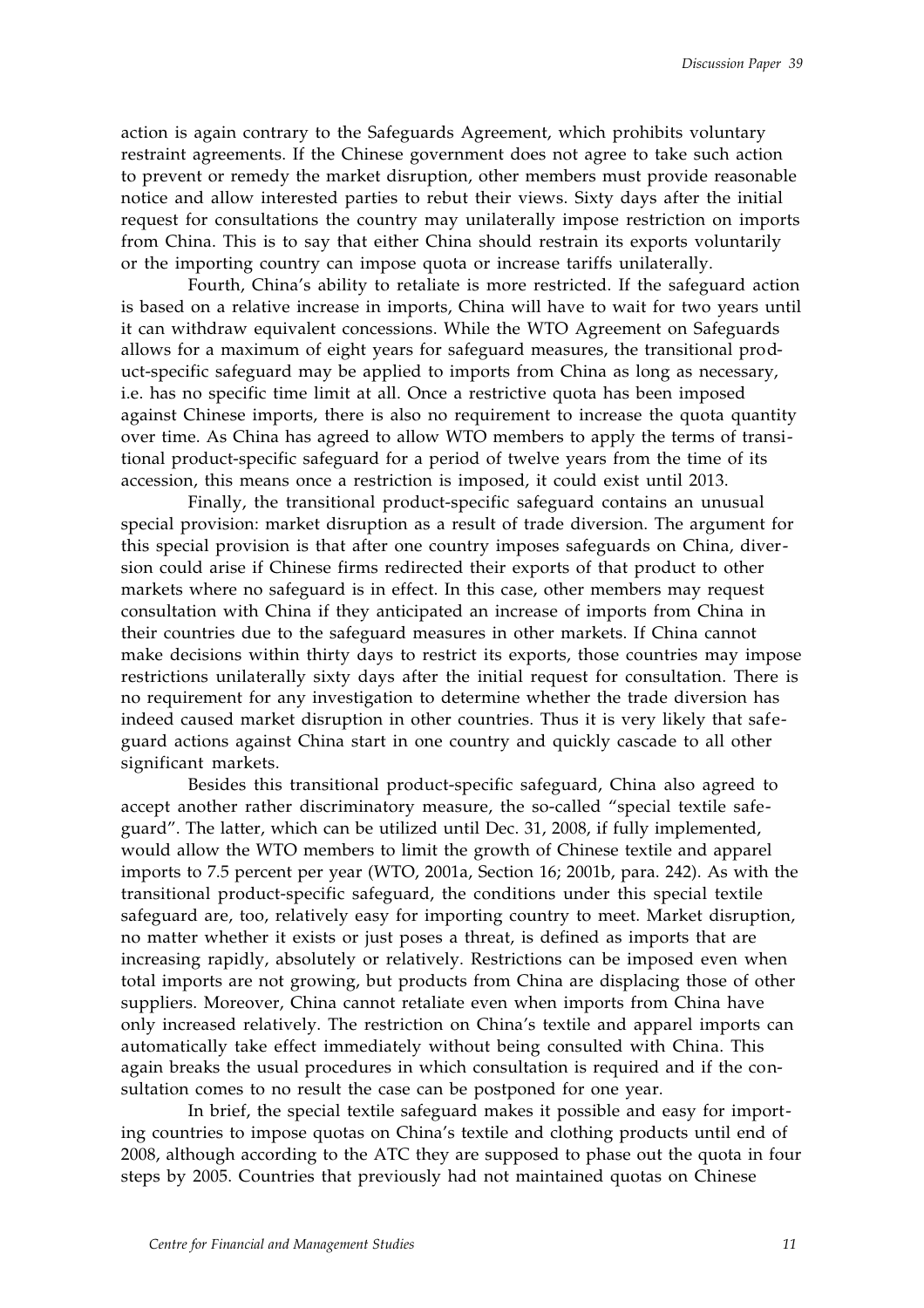textiles and apparel products under ATC now also have the right to impose these safeguards. An unclear issue is whether transitional product-specific safeguards can also be applied to textile products. If yes, when special textile safeguards cease to exist at the beginning of 2009, transitional product-specific safeguards could take their place to allow the importing country to maintain their restrictions until 2013.

By comparing the terms of China-specific safeguards provisions with those under the WTO Safeguard Agreement, it becomes clear that both transitional product-specific safeguards and special textile safeguards are discriminatory and designed towards developed countries' benefits. The recent case of US safeguard action against China's three categories of apparel imports, to be discussed in the next section, may signify the beginning of the utilization of such "wild cards" provided by the China-specific safeguard provisions.

# **5. The Recent Case of US Safeguard Action**

#### **5.1. THE INITIATION OF THE CASE**

On 21 May 2003, the Committee for the Implementation of Textile Agreements (CITA) published a notice in the Federal Register. The notice outlines the procedures for employing the special textile safeguard provision contained in China's WTO accession protocol and the *Report of the Working Party on the Acces sion of China* (see, http://otexa.ita.doc.gov/Safeguard\_procedures.pdf). These safeguard measures took effect immediately on the same day. Quickly following the notice, the American Textile Manufacturers Institute (ATMI) together with other five industry associations intensified their coordinated lobbying campaign. On July 24, ATMI together with other three associations formally filed four joint petitions with the US government, which was by large a resubmission of their September 2002 petitions. The petitions ask that quotas be re-imposed on surging imports of four categories of Chinese textile products: knit fabrics, dressing gowns, brassieres and gloves (see, www.atmi.org/Newsroom/jointpetition.pdf). A report release by the group claims that the imports of these four categories have increased by 920 percent between January 2002 and May 2003 (ATMI, 2003a). On August 18, CITA announced in Federal Register that it formally accepted for further consideration three of the four China textile safeguard petitions. On the same day CITA posted the three petitions and initiated a public comment period lasting until September 17, 2003 (see, http://otexa.ita.doc.gov/fr.htm).

Under the safeguard procedure, CITA has 15 business days to make sure the petition is acceptable. Once the petition is accepted, it will be posted for a 30-day public comment. CITA will then have 60 days to determine whether consultations with China should be requested. Should CITA decide to request consultations, it will announce this decision in the Federal Register. The new quota will come into force on the publication date of the Federal Register notice. China immediately would have to hold its shipments in the categories at issue to a level of 7.5 percent above the imports entered over the past twelve-month period. Should the US and China fail to resolve the issue in the consultations, the quota would become "permanent", as described before in Section 4.2. Therefore, in a worst-case scenario, the new quota on these three categories will be in effect from the end of November 2003 until December 31, 2008.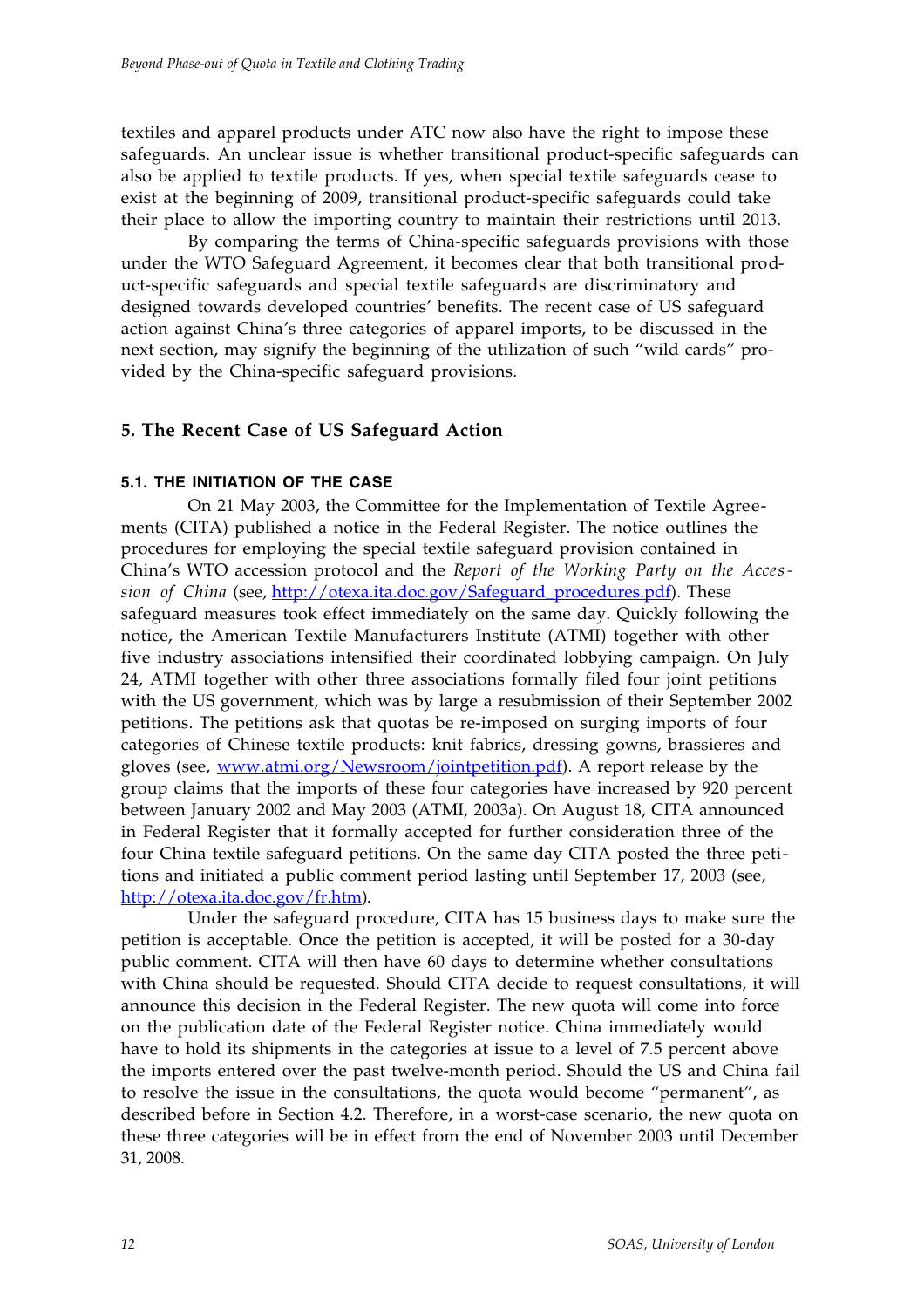# **5.2. THE REASONING FOR THE CASE: THE US PERSPECTIVE**

To demonstrate how big a threat the US textile industry is currently facing from China, ATMI has published a series of reports and presentations (see, www.atmi.org). According to one of their recent statements, the crisis in the US textile industry entered its third year in 2003 as imports from China and Vietnam in quota-released categories jumped by hundreds of percents while US textile employment and shipments continued to slump. Since 1997, the US textile industry has been forced to close more that 250 domestic textile plants, including more than 50 textile plants during the last year and a half. Over 200,000 US textile workers have lost their jobs, including more than 30,000 since January 2002. Five of the country's largest modern textile mills – Pillowtex, Burlington Industries, CMI Industries, Galey & Lord, and Malden Mills – have filed for bankruptcy (ATMI, 2003b).

According to ATMI (2003a), American manufacturers have been alarmed by the speed of China's domination in all the categories for which quotas were lifted in January 2002. Within 17 months, China's overall share in the liberalized 29 categories surged from 9 percent to 45 percent. In 2002, China exported US\$63 billion of textiles and clothing to the US. The 3.6 billion square meter increase from China since 2001 was the largest increase in imports from any country in US history and 96 percent of the increase was in quota de-controlled categories. $^{\textrm{\tiny{A}}}$  In 2001 China was the  $4^{\textrm{\tiny{th}}}$  largest exporter of textile products to the US. By the first quarter of 2003, China became the largest exporter, being 50 percent larger a player than its next closest competitor, Mexico. It is estimated that China's market share in the 29 categories could reach 70 percent by the end of 2003, because of prices being cut by an average of 46 percent after elimination of quotas. The report further suggest that if China follows the same pattern in 2005, when the bulk of its quota will be removed, then its share of the US textile and apparel market will rise to over two-thirds of the market within 24 months. Total job losses from 2004-06 in the US textile and apparel sector could reach 630,000, with over 1,300 plants closing in the sector over a three-year period.

China's textile exports have also been repeatedly blamed by the US in the past as the result of unfair trade practice. One of the most prominent arguments in this context is that China has manipulated its currency to boost exports unfairly. Since the mid-1990s, China's Yuan has been pegged to the US dollar at a fixed exchange rate of 8.28 Yuan per Dollar. During the 1997 Asian financial crisis, the US and other countries applauded China for keeping the currency stable when the currencies of other Asian countries fell rapidly in value, making their exports cheaper. But now China has come under attack for refusing to let the value of its currency change in response to market forces, making its exports unfairly cheap. Many economists estimate that the Yuan is undervalued by 15-20 percent. The Manufacturers Alliance (2002) claims that Chinese yuan is undervalued by 40 percent, which creates unfair competitive advantage for China.

## **5.3. COUNTER ARGUMENTS: THE CHINESE PERSPECTIVE**

What is China's response to those safeguard measures? As reported in Chinese official newspaper *People's Daily* (April 24, and May 27, 2003), in anticipation of the forthcoming safeguard case, the Chinese Textile Manufacture Institute (CTMI) has made a strong statement that American safeguard measures are a wrongful decision and will hurt the benefit of both nations in terms of bilateral trade as well as the

 $\frac{1}{4}$ Textiles quotas are typically expressed in million square meters of fabric.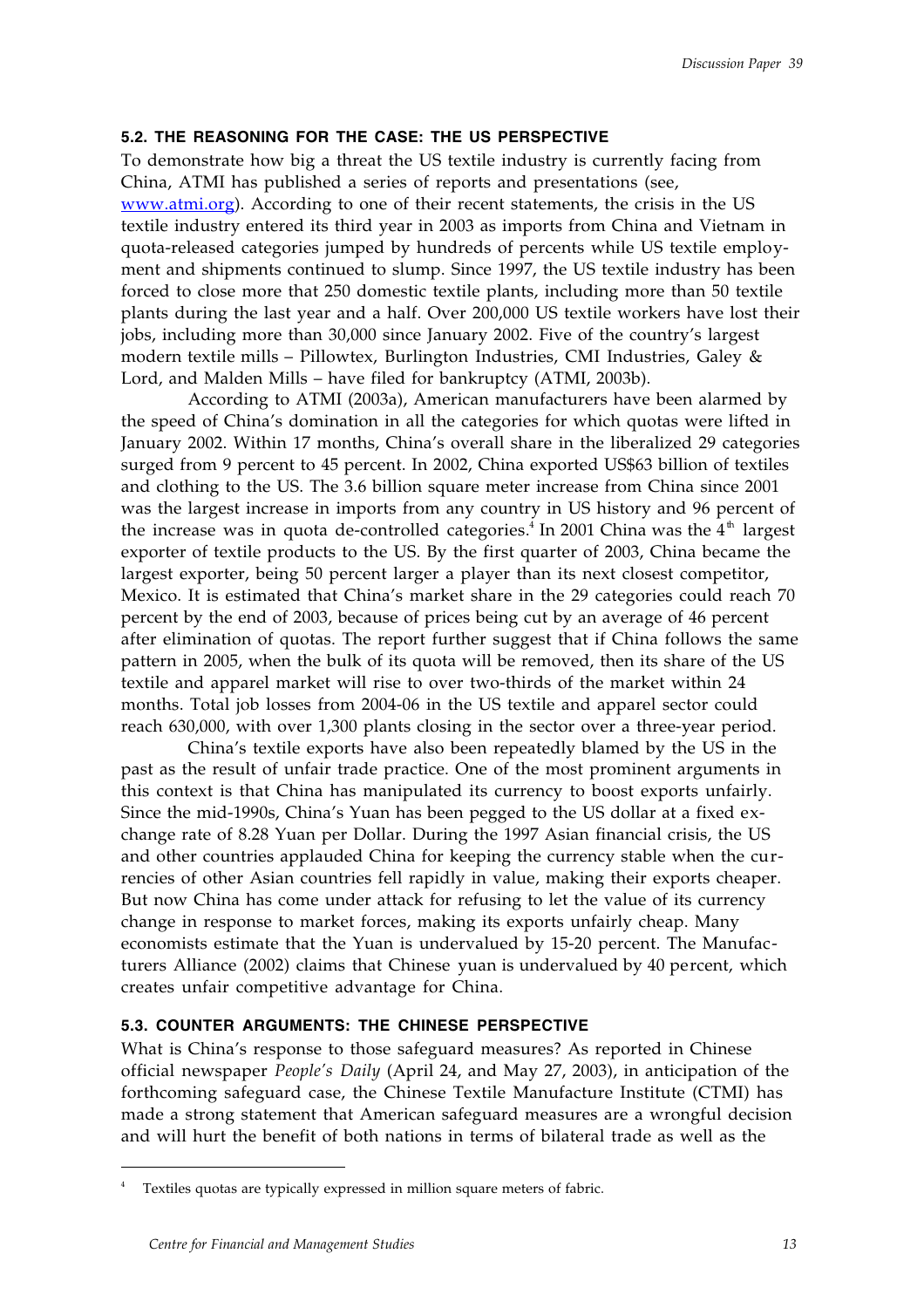both nations' economies. First, the four categories of goods that were filed for in the above-mentioned petitions are not produced in America in meaningful quantities, thus the US' claim that theses four categories impose a threat on comparable products made by American domestic companies is not substantiated.

Second, CTMI argues that the rapid increase in China's exports of textile and apparel products to the US in 2002 reflects the progress of the technical level and improvement of productivity in the industries. Growth is also attributed to the increasing amount of Chinese subsidiaries of Western multinationals and joint venture partners who are searching for profit opportunities in anticipation of an ever more liberalized business environment after China's WTO accession. Hence, foreign direct investment from the developed world is to be made responsible for a substantial part of increased exports, due to the fact that China is assuming a more important role in the global supply chain as a place where Western companies outsource labor-intensive processes to.

In response to the currency issue, CTMI argues that China's currency has been pegged to the US Dollar since 1994 without change. This means there have been no currency-induced shifts in relative prices that can explain the emergence of the massive US-China trade deficit.

#### **5.4. AN INDEPENDENT ASSESSMENT: US-CHINA TRADE AND THE SAFEGUARD CASE**

This subsection presents an independent assessment of the debate on US-China trade in general and the safeguard case in particular, which is largely based on existing scholarly works in the US press.

First, the increase in US textile and apparel imports from China is mostly at the expense of other countries' imports. For example, the estimation of the China-WTO global general equilibrium model run by the US International Trade Commission (USITC, 1999; http://dataweb.usitc.gov) suggests that China's WTO accession would induce a fall of the combined US market share of apparel producers in Hong Kong, Taiwan and South Korea by 2 or 3 percentage points, a similar fall of that of other restricted suppliers, and a large fall of that of other unrestricted suppliers by about 15 percentage points. Mexico, which exported 40 percent more apparel to the US than China did in 2000, will lose its number one position to China. This simulation clearly indicates that China's significant gain in the US market shares of textile and apparel does not mean that the total imports of US textile and apparel products will also increase, it is largely a competition across major exporters for a given market. Furthermore the simulation does not suggest that China's gain in the market share would cause significant increase in US unemployment in the textile and apparel sectors.

In fact, the American unemployment problem in the textile and apparel sectors has started since Mexico's exports to the US soared under the North American Free Trade Agreement (NAFTA). By July 2001, employment in apparel production had fallen by 400,000 people compared with December 1993, immediately before NFATA took effect. From the beginning of NAFTA through July 2001, the average annual reduction in employment in the apparel industry in the US was 53,000 employees, which is more than five times the annual job losses in the three years before NAFTA (Lardy, 2002; www.bls.gov). In this connection, 30,000 lost jobs in 2002 can be also regarded as the continuation of this trend and with a significant reduction on the scale. It is difficult to directly and fully attach this 30,000 job losses to the increased apparel imports from China. The above assessment indicates that although imports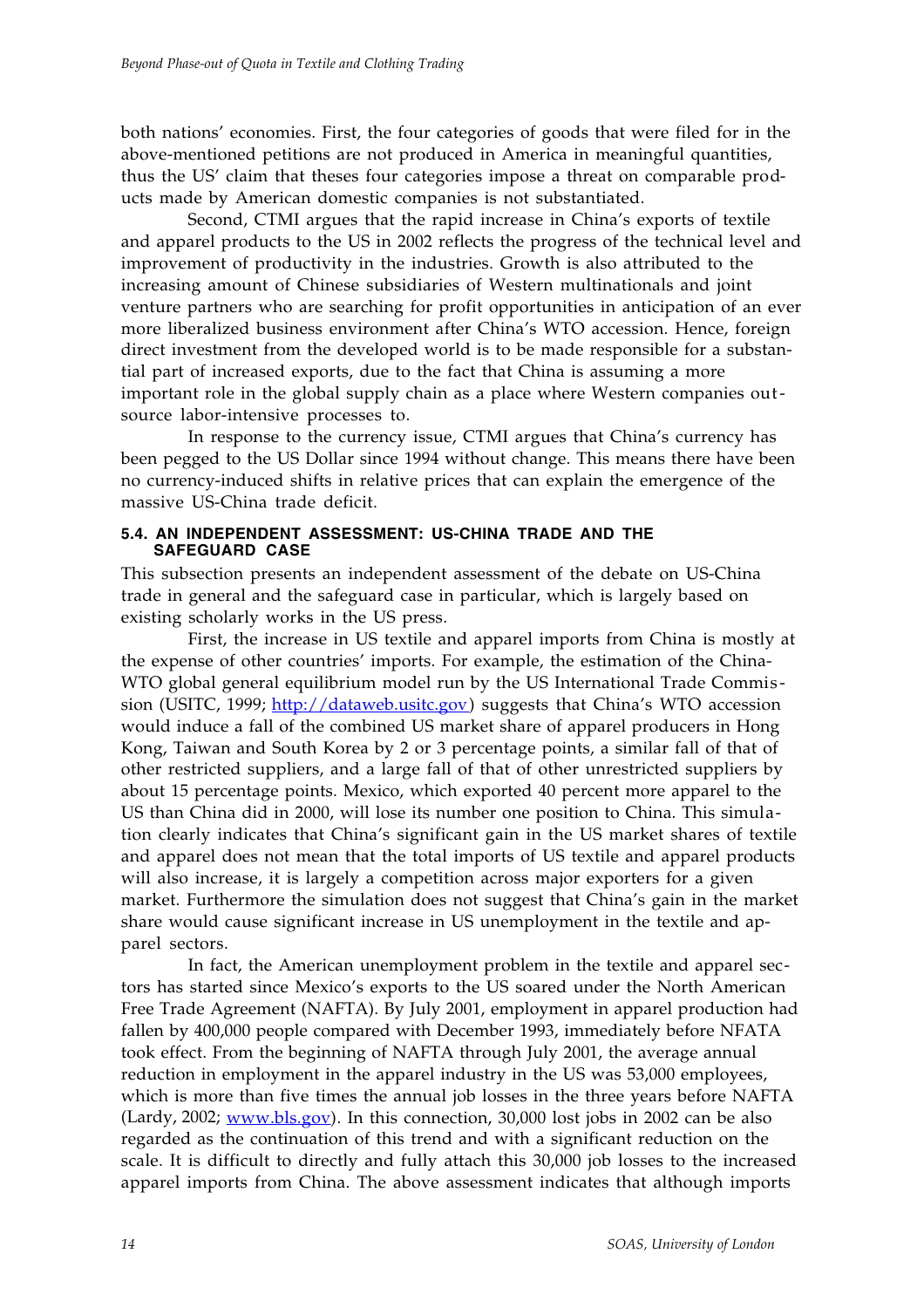of apparel from China may surge as quotas are removed, much of this increase would just reflect a displacement of Mexican apparel and would have, if any, a modest effect on US employment compared with the abrupt decline since 1994.

In brief, the existing scholarly works in general do not suggest a causal link between an increased quantity of Chinese textile and apparel imports and serious "injury" caused by this in the US. However, under the China-special textile safeguard, what matters is not whether there is serious injury to the domestic industry but material injury or just the threat of it. This comparatively low hurdle makes it quite easier for the US to take action against China, even if this action clearly departs from the general WTO principle and is going to damage the overall gain in US GDP and social welfare.<sup>5</sup>

As we discussed in Section 2.1, international trade can never be entirely free of political influence. A political economy analysis may help to understand what could be a political motivation for this safeguard action? The upcoming US presidential election campaign could play an important role in this case. As the abovementioned report from ATMI has stated, the textile sector remains one of the largest manufacturing employers in the US. It used to be the third-biggest manufacturing industry and employed 1.7 million workers in 1995. As of present, it still employs nearly one million people (Hagstrom, 2003). This industry is mainly concentrated in the South of the US and it commands a strong local political lobby. As a result of the globalization and the shift of the labor-intensive industries from developed countries into developing countries, many textile and apparel plants are forced to close and jobs are being cut. Those laid-off people across the South, who would be rather displeased, will be voters in the 2004 presidential elections. The current administration, as a result, is expected to show more support to this area, as "there are several congressional seats and a Senate seat or two that are in danger if nothing is done to protect those workers".6

Another factor at play may be the sluggish of the US economy since the Bush administration took over power. The US global trade deficit reached a historical record of US\$ 435 billion in 2001 and further to US\$ 482 billion in 2002. China's trade surplus with the US exceeded US\$ 100 billion and topped the list of countries that have a trade surplus with Washington for the first time in 2002 (*China Daily*, July 11, 2003). Consequently, the current administration has been accused by labor leaders of trading away American jobs to win China's support for the war on terrorism and for the campaign to end North Korea's nuclear weapons programs. Under these circumstances, trade with China could be considered an easy target by the US government that can be hit in order to alleviate some of the pressure from influential domestic interest groups who were among the losers of recent economic developments.

## **5.5. IMPACT ASSESSMENT**

If the safeguard measures were to be put into effect, first and for most China could suffer great losses. China exports about 40 per cent of its textile and apparel production. Among apparel along, more than 50 percent of Chinese-made products are manufactured for export. Tough actions of the US would certainly encourage other countries to follow suit, as indicated by the quick imitative moves of India and EU

 <sup>5</sup> The China-WTO model of the USITC (1999) suggests that following China's WTO accession the overall gains of US GDP and household welfare are US\$ 1.7 and 3.3 billion, respectively.

<sup>6</sup> This is cited from a news conference speech given by Jim Chestmett, President of the American Yarn Spinner Association of North Carolina on June 10, 2003 (Congress Daily, Jun 11, 2003).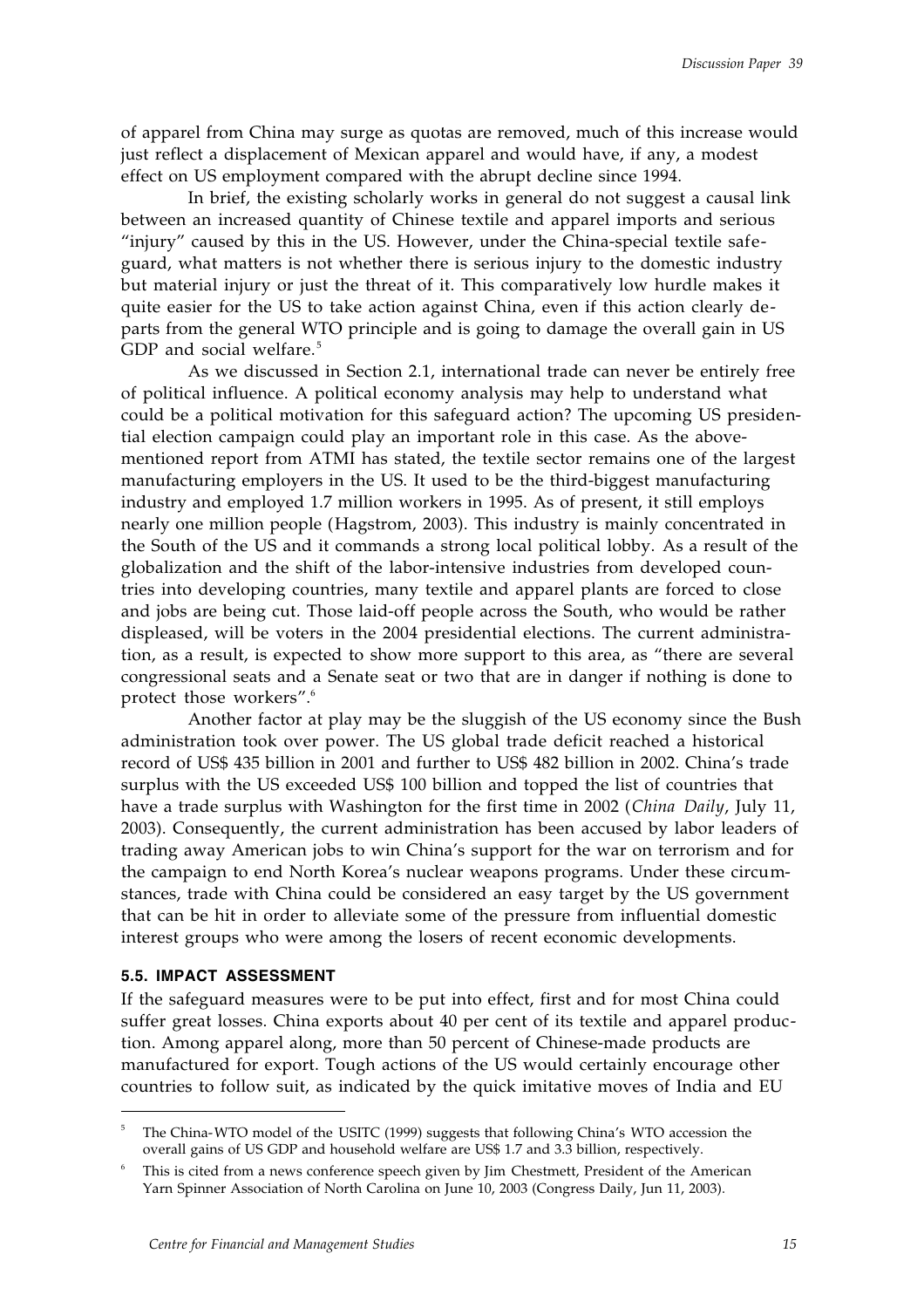to start their safeguard probe on China (*China Daily*, July 31, 2003). Tough new restrictions from the major markets would certainly eliminate the popularly expected gains of China's WTO accession in the textile and apparel sectors (Section 3). In addition China has its own national unemployment problem. The nation's textile and apparel industries are top providers of non-agricultural jobs, the Development Research Center's (2000) modeling work suggests that a drop of output in the industries by 1 percent would eliminate about 72,000 jobs.

Second, US consumers and trading companies will be hurt by higher clothing prices. Taking the example of ladies' hand-knitted wool sweaters from China, Table 2 shows how quotas increase prices. The United States limits how many of these sweaters can be imported each year. This limit raises the cost of each sweater by about US\$ 12, increasing the wholesale price by 38 percent. For cheaper products made of fabrics such as cotton, the effects of quotas are even more severe.





## **Source: Tanzer, A., 2000. "The Great Quota Hustle,"** *Forbes***, March 6, p. 20.**

Eliminating the quotas would result in significant savings of about US\$1,000 for a family of four, which typically spends approximately 5 percent of its disposable income on textile and apparel products (Bureau of Labor Statistics, 1998-2001). Moreover, not only US consumers will be bereaved of the benefits of cheap Chinese textile products, those companies that manufacture goods in China will have to pay hundreds of millions of Dollars to foreign governments for quotas. US companies that have invested significant amounts of money in China in the anticipation of a more liberal trade environment after the phase-out of quota may be hit most severely. If the European Union and Japan were to follow the US strategy, this would of course aggravate the existing market distortion.

Third, the global economy would be also affected by the possible US safeguards actions against China, as the value chain for China's export production is spread across the globe. For example, the supply chain from an industrial park in Suzhou to a supermarket in New York, is full of different participants from all over the world. A Singaporean company may own the real estate. A Hong Kong company may own and manage the factories. A German company may supply the equipment. A US brand owner may design, brand, and import the products from China. A Korean Shipping company may take the goods to the US. A US chain store may arrange the logistics and retail the product to consumers in New York. This makes the products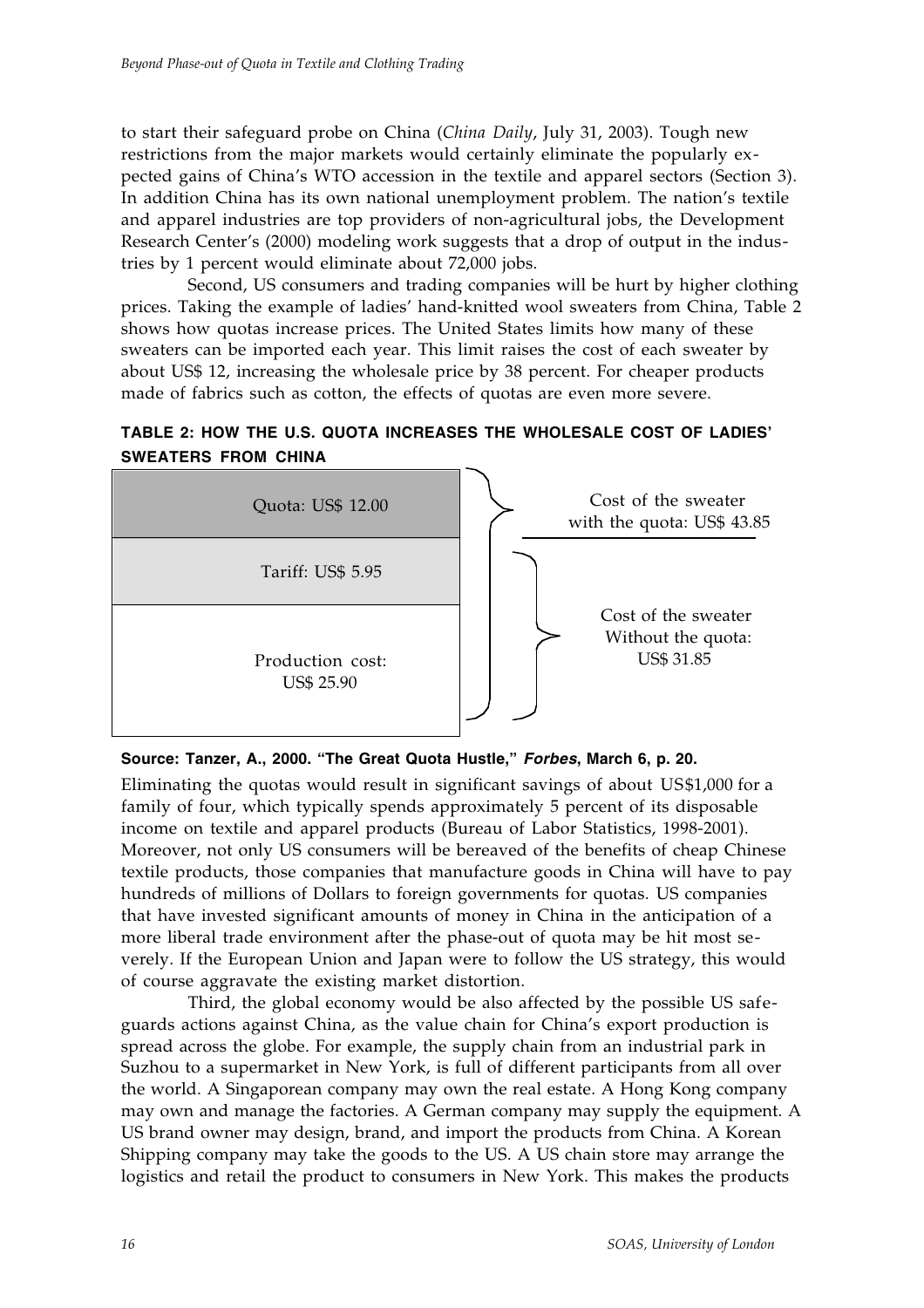made in China fundamentally different from, say, those made in Japan. While Japan's *Keiretsu* system tends to keep the value chain for export production among Japanese businesses, the value chain for China's export production is international. The biggest part of the value added in the China trade actually goes to Americans, Europeans and other countries' citizens. Therefore, if the trade between the US and China were seriously disrupted, many more stakeholders in the value chain could also suffer significant damage.

Last but not least, China's commitment to further open up its markets as a WTO member would be undermined. As stated by Sun Huaibin, Director of the Research Center of China Textile Economy affiliated with the China National Textile Industry Council, China has honored its WTO commitments on textile products, including reducing import tariffs, and the country's market for textile products has opened wider than that of the US. A statistic released by China's General Administration of Customers indicates that China imported US\$ 447 million worth of textiles and apparel from the US in 2002, up 23 per cent year-on-year. In the first quarter of 2003, China already imported US\$ 200 million worth of such goods, up 190 percent year-on-year. Meanwhile, China imported 110,000 tons of cotton from the US, 170 times more than in 2002 (*Business Weekly*, June 11, 2003). If the safeguards are invoked, China is very likely to take retaliatory actions at one point. Consequently, US textile producers would also become the losers due to this protectionist campaign in which China as a potential net textile importer would close its market in return.

In sum, there would be considerable knock-on effects if the safeguards measures are invoked. They might not only hurt both nations' economic and trade benefit, but also hinder the liberalization process of the international textile and clothing regime. The value chain of international trade has now evolved to a state in which distortions and shocks cannot be solved by bilateral agreements alone, all parties involved should treasure the importance of multilateral trade regimes such as the WTO, which should not be distorted by short-term political considerations.

# **6. Concluding Remarks**

This paper has reviewed the historical evolution of protectionism in international textile and apparel trade and examined the recent case of US safeguard measures against China from four different perspectives. The analysis indicates that there seem to be still a long way to go for both developed and developing countries to sufficiently liberalize their trade as suggested by the basic WTO principles.

On the one hand, China's real gain based on its competitive advantage in textile and apparel manufacturing might not be so significant as popularly expected in the existing literature assessing the impact of China's WTO entry, because Chinaspecific transitional safeguard and special textile safeguard provisions in China's WTO accession protocol make it pretty easy for Western countries to impose new restrictions. Chinese policy makers and enterprises should take account of this possibility and start planning early on how to deal with the emergence of this problem.

On the other hand, the US authorities should consider the overall impact when considering invoking its safeguard measures. In addition to the prices paid by US consumers and companies in the upstream and down stream of the value chain, the invoking of the safeguards measures would slow down the liberalization pace of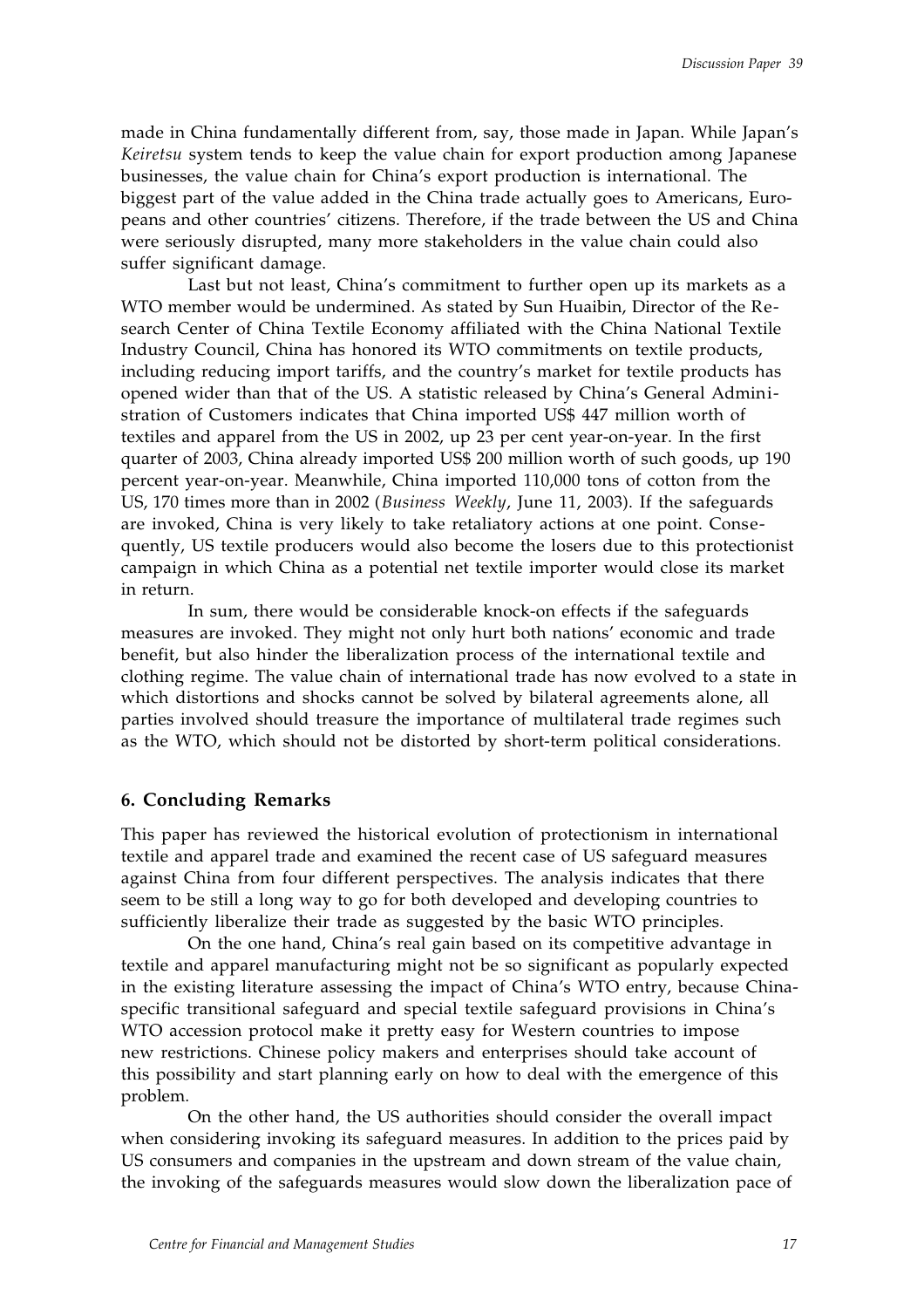the international textile and clothing regime and delay the reallocation of resources locked into unproductive industries in the US. It also needs to be taken into consideration that if China decided to retaliate against US safeguards, trade relationships between both countries could deteriorate.

In this concluding section, we highlight several policy warnings and suggestions to policy makers in the US, China, and other countries with a similar concern. First, the "WTO-plus" provisions as represented by the transitional product-specific safeguard and the special textile safeguard that were tailored for China, are discriminatory and inconsistent with the principle of normal WTO practice. Any country should only invoke this restriction under the most extreme conditions. Unless it can be sure that the increased imports are the real source of serious damage to domestic markets, any other arguments should be perceived as a quick fix in response to short-term economic pressure or as politically motivated. Sustained restrictions would most certainly undermine China's further reform attempts and demoralize China's commitment to the implementation of its domestic market opening measures in accordance with WTO membership obligations. It could even undercut the confidence of other developing countries into the fairness of the WTO system and "reduce the prospects for the timely and successful conclusion of the new round of multilateral trade negotiations" (Lardy, 2002).

Second, restrictions on imports from China are not a real solution to the US trade deficit. As Lardy (2002) and others continuously point out, the increasing US trade deficit is the consequence of an extraordinary low rate of domestic savings in the US. According to a recent Morgan Stanley equity research report, America's net national saving rate, the portion of national saving that is available to fund the actual expansion of productive capacity, fell to 0.7 percent of GNP in the first half of 2003 (*Global Economic Forum*, July 7, 2003). Given the macroeconomic identity that saving must equal to investment, the US, lacking domestically generated saving, has to rely on borrowing from abroad. Only the countries, which have trade surpluses with the US can lend money to US. If the US were not be trading with China, it would be forced to run trade deficits with other nations. Therefore, unless US savings rates rise or the rate of investments fall, limiting the import is not an effective way to reduce the US trade deficit. It is also worth noting that the growing US trade deficit with China is partly a result of the reallocation of alternative supply sources of labor-intensive products from other Asian country like Hong Kong, Taiwan and Korea, to China. It is a completely different story in comparison with the Japanese case. Japan mainly produces capital-intensive goods and these productions do not displace productions in developing countries but primarily in the US.

Third, a policy based on trade protection is typically a short-term solution for maintaining the output, employment, and income in a given industry. In the long run, resources must be pushed into best uses, where the country has the highest competitive advantage, otherwise the overall costs of safeguards measures will continue to rise year after year, in the forms of higher consumer prices and misallocated resources. Looking back in history, most of the resources now employed in the textile and clothing industries in developed countries did not even exist in the early 1960s. If there were no protection of the textile and clothing industry in place, these scarce resources together with the locked-in human capital would have been much better used in other directions.

Finally, thanks to the globalization process, the value chain of production and trade has become spread around the globe. As a result, the global trade flows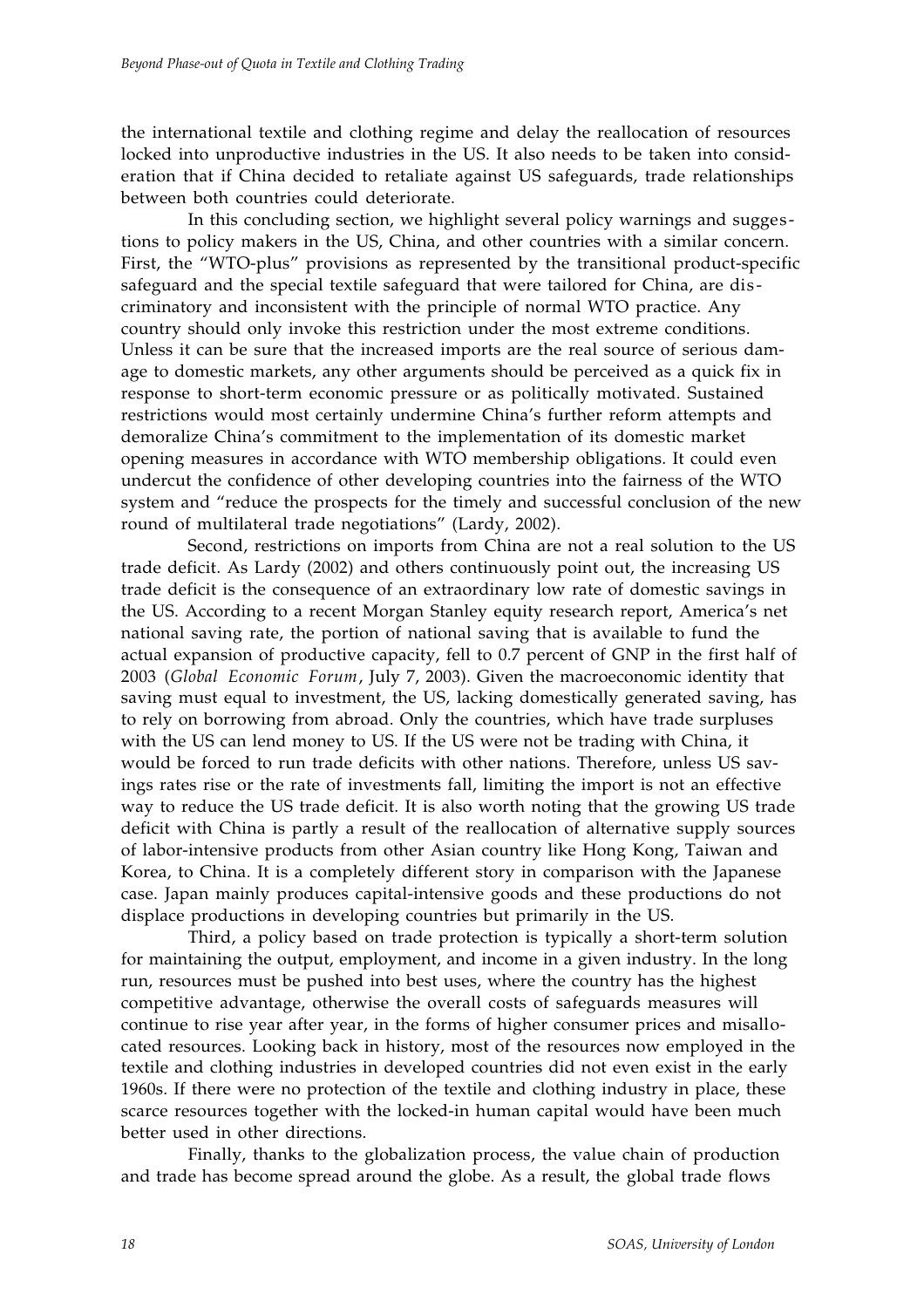can no longer be governed bilaterally, but only by multilateral regimes such as the WTO. Therefore all governments should make efforts to avoid playing the WTO rules for the advantage of certain domestic interest group and to prevent the recurrence of the classical tragedy that opportunistic politics leads to bad economics and social welfare.

# **References**

- ATMI (American Textile Manufacturers Institute), 2003a. "The China Threat to World Textile and Apparel Trade", available at http://www.atmi.org/Textiletrade/china.pdf.
- ATMI, 2003b. "Crisis in US Textile", at http://www.atmi.org/TheTextileCrisis/index.asp .
- Bagchi, S., 1994. "Will There Be Free Trade in Textiles?" *Economic and Political Weekly*, vol. 4, July, pp. 1684-85.
- Baughman, L., R. Mirus, M.E. Morkre and D. Spinanger, 1997. "Of Tyre Cords, Ties and Tents: Window-Dressing in the ATC?" *The World Economy*, vol. 20, No. 4, pp. 407-34.
- Bureau of Labor Statistics, 1998-2001. "Expenditure Shares Tables", available at http://www.bls.gov/cex/csxshare.htm#2001.
- Development Research Center, State Council of the People's Republic of China (2000), *The Global and Domestic Impact of China joining the World Trade Organization.* Beijing, China.
- *Global Economic Forum*, July 7, 2003, available at: http://www.morganstanley.com/GEFdata/digests/20030707-mon.html.
- Hagstrom, J., 2003. "Textile Associations Make Move against Chinese Imports," *Congress Daily*, Jun 11.
- Ianchovichina, E. and W. Martin, 2001. "Trade Liberalization in China's Access to the WTO". *Journal of Economic Integration*, vol. 16, No. 4, December, pp. 421-45.
- Ianchovichina, E., W. Martin and E. Fukase, 2001. "Comparative Study of Trade Liberalization Regimes: The Case of China's Accession to the WTO", paper presented at the Third Annual Conference on Global Trade Analysis, Melbourne, Australia, June 27-30.
- International Trade Statistics 1999, 2001 (available at: www.wto.org ).
- Keesing, D.B. and M. Wolf, 1980. *Textile Quotas against Developing Countries*, London, Format Print Limited Erith.
- Lardy, N.R., 2002. *Integrating China into the Global Economy*, Washington D.C. Brooking Institution Press.
- Lee, Y.S., 2002. "Safeguard Measures: Why Are They Not Applied Consistently With the Rules?" *Journal of World Trade*, vol. 36, No. 4, pp. 641-673.
- Manufacturers Alliance, 2002. "Exchange Rate Manipulation To Gain an Unfair Competitive Advantage: The Case against Japan and China", September, available at: http://www.mapi.net/html/prelease.cfm?release\_id=393.
- Qin, J.Y., 2003. "'WTO-Plus' Obligations and Their Implications for the World Trade Organization Legal System", *Journal of World Trade*, vol. 37, No. 3, September, pp. 483-522.
- Raffaelli, M. and J. Jenkins, 1995. "The Drafting History of the Agreement on Textiles and Clothing", International Textiles and Clothing Bureau, Geneva.